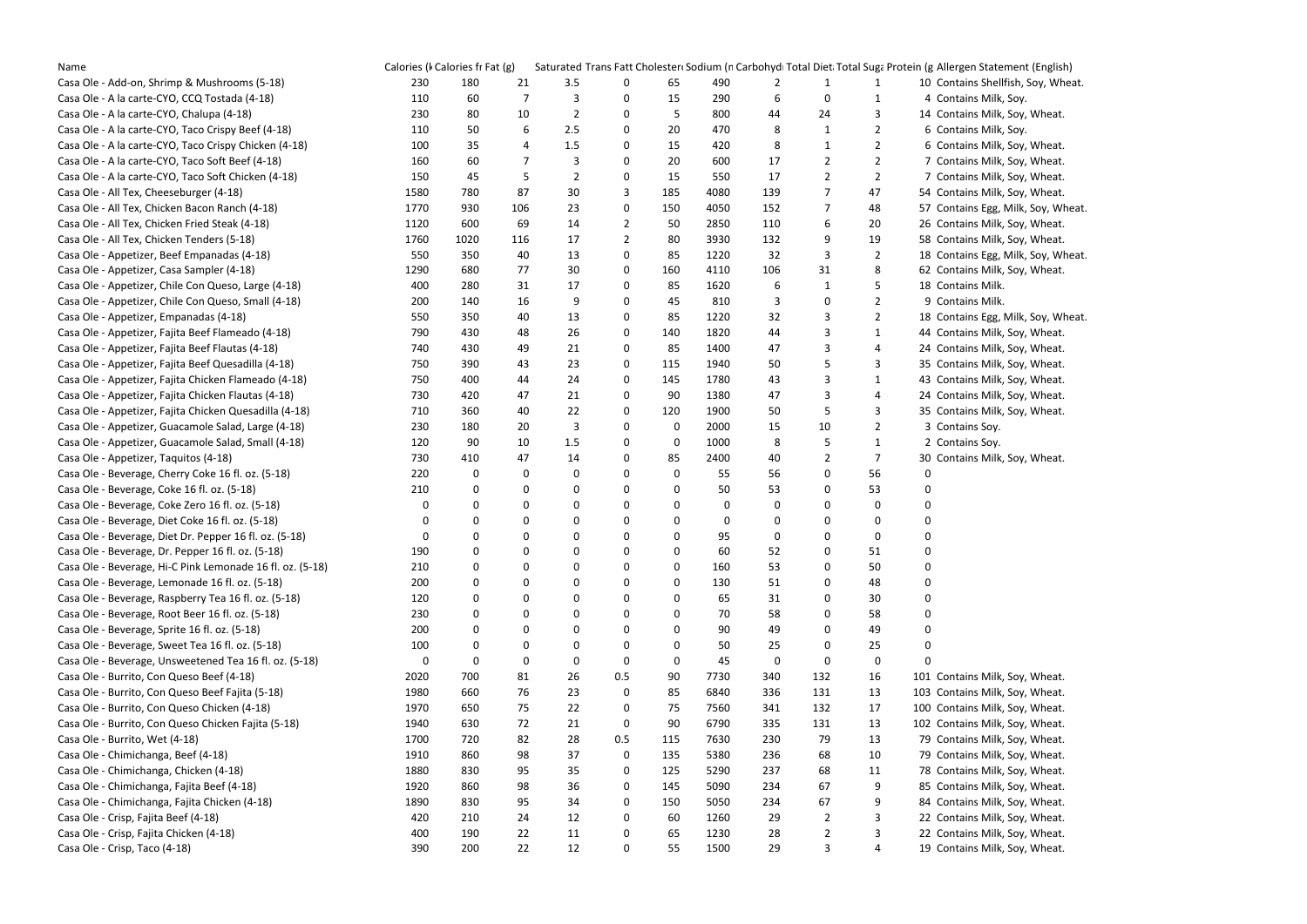| Casa Ole - Crisp, Vegetable (4-18)                               | 330  | 180  | 20  | 10  | 0   | 40  | 970  | 27             | 2           |              | 15 Contains Milk, Soy, Wheat.    |
|------------------------------------------------------------------|------|------|-----|-----|-----|-----|------|----------------|-------------|--------------|----------------------------------|
| Casa Ole - CYO, Burrito with Chili Con Carne (5-18)              | 420  | 190  | 22  | 7   | 0   | 35  | 2030 | 55             | 25          | 3            | 23 Contains Milk, Soy, Wheat.    |
| Casa Ole - CYO, Chile Con Queso 1.25 oz. (4-18)                  | 80   | 60   | 7   | 3.5 | 0   | 20  | 340  | 1              | 0           | 1            | 4 Contains Milk.                 |
| Casa Ole - CYO, Chili Con Carne 1.25 oz. (4-18)                  | 40   | 25   | 3   | 1   | 0   | 5   | 270  | 1              | 0           | 0            | 2 Contains Soy, Wheat.           |
| Casa Ole - CYO, Chipotle Beef Fajita Flauta 1 ea. (4-18)         | 320  | 180  | 21  | 8   | 0   | 30  | 510  | 21             | 1           | 0            | 11 Contains Milk, Soy, Wheat.    |
| Casa Ole - CYO, Chipotle Chicken Fajita Flauta 1 ea. (4-18)      | 310  | 180  | 20  |     | 0   | 30  | 500  | 21             | 1           | $\mathbf{0}$ | 11 Contains Milk, Soy, Wheat.    |
| Casa Ole - CYO, Cilantro Cream Sauce 1.25 oz. (4-18)             | 120  | 100  | 11  | 8   | 0   | 45  | 75   | 3              | $\Omega$    | 0            | 0 Contains Milk, Soy.            |
| Casa Ole - CYO, Enchilada Beef 1 ea. (no sauce) (5-18)           | 120  | 50   | 6   | 2   | 0   | 15  | 450  | 10             |             |              | 6 Contains Soy.                  |
| Casa Ole - CYO, Enchilada Cheese 1 ea. (no sauce) (5-18)         | 100  | 35   | 4   |     | 0   | 10  | 400  | 11             |             |              | 6 Contains Soy, Wheat.           |
| Casa Ole - CYO, Enchilada Chicken 1 ea. (no sauce) (5-18)        | 100  | 35   | 4   | 1   | 0   | 10  | 400  | 11             |             |              | 6 Contains Soy, Wheat.           |
| Casa Ole - CYO, Enchilada Sauce 1.25 oz. (4-18)                  | 30   | 20   | 2.5 | 0   | 0   | 0   | 240  | $\overline{2}$ | $\mathbf 0$ | 0            | 0 Contains Soy, Wheat.           |
| Casa Ole - CYO, Enchilada Spinach 1 ea. (no sauce) (5-18)        | 190  | 90   | 9   | 5   | 0   | 20  | 380  | 17             |             |              | 7 Contains Milk, Soy, Wheat.     |
| Casa Ole - CYO, Frijoles A La Charra 6 oz (4-18)                 | 230  | 40   | 4.5 |     | 0   | 5   | 1300 | 60             | 38          |              | 22 Contains Soy, Wheat.          |
| Casa Ole - CYO, Lettuce .5 oz. (5-18)                            | 0    | 0    | 0   | 0   | 0   | 0   | 0    | 0              | 0           | $\mathbf{0}$ | <sup>0</sup>                     |
| Casa Ole - CYO, Mixed Cheese (Standard) .25 oz. (4-18)           | 25   | 20   | 2.5 | 1.5 | 0   | 5   | 45   | 0              | 0           | 0            | 2 Contains Milk.                 |
| Casa Ole - CYO, Ranchero Sauce 2 oz. (4-18)                      | 30   | 15   | 1.5 | 0   | 0   | 0   | 530  | 4              | 1           | 2            | 0 Contains Soy, Wheat.           |
| Casa Ole - CYO, Refried Beans 7 oz (4-18)                        | 470  | 170  | 20  | 3   | 0   | 0   | 2100 | 102            | 64          | 5            | 33 Contains Soy, Wheat.          |
| Casa Ole - CYO, Tamale with Chili Con Carne (5-18)               | 230  | 170  | 19  | 7   | 0   | 25  | 650  | 11             | 2           | 1            | 6 Contains Milk, Soy, Wheat.     |
| Casa Ole - CYO, Vegetable Rice 5 oz (4-18)                       | 500  | 80   | 9   | 4   | 0   | 0   | 770  | 93             | 0           | 0            | 8 Contains Milk, Soy, Wheat.     |
| Casa Ole - Dessert, Chimichanga Cheesecake (5-18)                | 640  | 290  | 33  | 14  | 0   | 85  | 340  | 80             | 2           | 52           | 7 Contains Egg, Milk, Peanut,    |
| Casa Ole - Dessert, Fudge Brownie (5-18)                         | 950  | 460  | 52  | 26  | 0   | 130 | 290  | 102            | 0           | 78           | 12 Contains Egg, Milk, Soy, Tre  |
| Casa Ole - Dessert, Mexican Sundae Chocolate (5-18)              | 690  | 290  | 33  | 21  | 0   | 65  | 320  | 96             | 4           | 60           | 7 Contains Milk, Soy, Tree Nu    |
| Casa Ole - Dessert, Mexican Sundae Strawberry (5-18)             | 620  | 290  | 33  | 21  | 0   | 65  | 310  | 79             | 3           | 47           | 8 Contains Milk, Soy, Tree Nu    |
| Casa Ole - Dessert, Sopapillas Ind (5-18)                        | 240  | 110  | 12  | 3   | 2   | 0   | 115  | 32             | 1           | 22           | 2 Contains Milk, Soy, Wheat.     |
| Casa Ole - Dessert, Sopapillas Lg (5-18)                         | 980  | 430  | 48  | 12  | 8   | 0   | 460  | 127            | 2           | 90           | 6 Contains Milk, Soy, Wheat.     |
| Casa Ole - Dessert, Sopapillas Sm (5-18)                         | 490  | 220  | 24  | 6   | 4   | 0   | 230  | 63             | 1           | 45           | 3 Contains Milk, Soy, Wheat.     |
| Casa Ole - Enchilada, Beef with Chili Dinner (5-18)              | 1470 | 500  | 57  | 17  | 0.5 | 70  | 4980 | 230            | 69          | 8            | 66 Contains Milk, Soy, Wheat.    |
| Casa Ole - Enchilada, Beef with Enchilada Sauce Dinner (5-18)    | 1450 | 490  | 57  | 16  | 0   | 55  | 4890 | 231            | 68          | 8            | 63 Contains Milk, Soy, Wheat.    |
| Casa Ole - Enchilada, Cheese with Chili Dinner (5-18)            | 1420 | 450  | 52  | 14  | 0   | 55  | 4820 | 231            | 68          | 9            | 65 Contains Milk, Soy, Wheat.    |
| Casa Ole - Enchilada, Cheese with Enchilada Sauce Dinner (5-18)  | 1410 | 440  | 51  | 13  | 0   | 45  | 4740 | 232            | 68          | 9            | 62 Contains Milk, Soy, Wheat.    |
| Casa Ole - Enchilada, Chicken with Chili Dinner (5-18)           | 1420 | 450  | 52  | 14  | 0   | 55  | 4820 | 231            | 68          | 9            | 65 Contains Milk, Soy, Wheat.    |
| Casa Ole - Enchilada, Chicken with Enchilada Sauce Dinner (5-18) | 1410 | 440  | 51  | 13  |     | 45  | 4740 | 232            | 68          | 9            | 62 Contains Milk, Soy, Wheat.    |
|                                                                  |      |      |     |     | 0   |     |      | 219            |             |              | 62 Contains Milk, Soy, Wheat.    |
| Casa Ole - Enchilada, Fajita Beef Dinner (5-18)                  | 1330 | 410  | 48  | 16  | 0   | 65  | 4190 |                | 67          | 9            |                                  |
| Casa Ole - Enchilada, Fajita Chicken Dinner (5-18)               | 1310 | 400  | 46  | 15  | 0   | 65  | 4170 | 219            | 67          | 9<br>7       | 61 Contains Milk, Soy, Wheat.    |
| Casa Ole - Enchilada, Spinach Dinner (5-18)                      | 1640 | 660  | 75  | 35  | 0   | 140 | 4070 | 238            | 68          |              | 59 Contains Milk, Soy, Wheat.    |
| Casa Ole - Fajitas, For One Beef (5-18)                          | 1290 | 500  | 57  | 21  | 0   | 115 | 3910 | 157            | 37          | 13           | 59 Contains Milk, Soy, Wheat.    |
| Casa Ole - Fajitas, For One Chicken (5-18)                       | 1220 | 440  | 50  | 18  | 0   | 125 | 3830 | 156            | 37          | 13           | 57 Contains Milk, Soy, Wheat.    |
| Casa Ole - Fajitas, For One Combo (5-18)                         | 1250 | 470  | 54  | 19  | 0   | 120 | 3870 | 156            | 37          | 13           | 58 Contains Milk, Soy, Wheat.    |
| Casa Ole - Fajitas, For One Fajitas Ole (5-18)                   | 1680 | 770  | 89  | 26  | 0   | 235 | 5060 | 172            | 46          | 14           | 80 Contains Milk, Shellfish, So  |
| Casa Ole - Fajitas, For One Shrimp (5-18)                        | 1620 | 860  | 99  | 27  | 0   | 215 | 4260 | 157            | 37          | 14           | 54 Contains Milk, Shellfish, So  |
| Casa Ole - Fajitas, For Two Beef (5-18)                          | 2440 | 940  | 106 | 41  | 0   | 230 | 7360 | 299            | 71          | 19           | 116 Contains Milk, Soy, Wheat.   |
| Casa Ole - Fajitas, For Two Chicken (5-18)                       | 2310 | 820  | 93  | 34  | 0   | 250 | 7190 | 295            | 71          | 19           | 113 Contains Milk, Soy, Wheat.   |
| Casa Ole - Fajitas, For Two Combo (5-18)                         | 2370 | 880  | 100 | 38  | 0   | 240 | 7280 | 297            | 71          | 19           | 115 Contains Milk, Soy, Wheat.   |
| Casa Ole - Fajitas, For Two Fajitas Ole (5-18)                   | 3220 | 1480 | 170 | 50  | 0   | 470 | 9670 | 328            | 89          | 21           | 158 Contains Milk, Shellfish, So |
| Casa Ole - Fajitas, For Two Shrimp (5-18)                        | 3120 | 1650 | 190 | 53  | 0   | 435 | 8060 | 298            | 71          | 20           | 107 Contains Milk, Shellfish, So |
| Casa Ole - Favorite, Mexican Burger (5-18)                       | 2010 | 1200 | 137 | 38  | 3   | 215 | 4470 | 144            | 10          | 47           | 56 Contains Egg, Milk, Soy, Wl   |
| Casa Ole - Favorite, Shrimp Brochette (5-18)                     | 2520 | 1370 | 154 | 54  | 0   | 560 | 6530 | 156            | 39          | 6            | 146 Contains Milk, Shellfish, So |
| Casa Ole - Favorite, Spinach Stuffed Chicken Breast (4-18)       | 1520 | 590  | 68  | 30  | 0   | 180 | 4750 | 211            | 67          | 10           | 73 Contains Milk, Soy, Wheat.    |
| Casa Ole - Favorite, Stuffed Avocado Beef (5-18)                 | 2700 | 1510 | 172 | 56  | 0   | 215 | 5030 | 268            | 77          | 18           | 99 Contains Milk, Soy, Wheat.    |
| Casa Ole - Favorite, Stuffed Avocado Chicken (5-18)              | 2680 | 1490 | 170 | 55  | 0   | 220 | 5020 | 268            | 77          | 18           | 99 Contains Milk, Soy, Wheat.    |
| Casa Ole - Favorite, Stuffed Avocado Combo (5-18)                | 2690 | 1500 | 171 | 55  | 0   | 215 | 5020 | 268            | 77          | 18           | 99 Contains Milk, Soy, Wheat.    |

Egg, Milk, Peanut, Soy, Tree Nuts, Wheat. Egg, Milk, Soy, Tree Nuts, Wheat. Milk, Soy, Tree Nuts, Wheat. Milk, Soy, Tree Nuts, Wheat. Milk, Shellfish, Soy, Wheat. Milk, Shellfish, Soy, Wheat. Milk, Shellfish, Soy, Wheat. Milk, Shellfish, Soy, Wheat. Egg, Milk, Soy, Wheat. Milk, Shellfish, Soy, Wheat.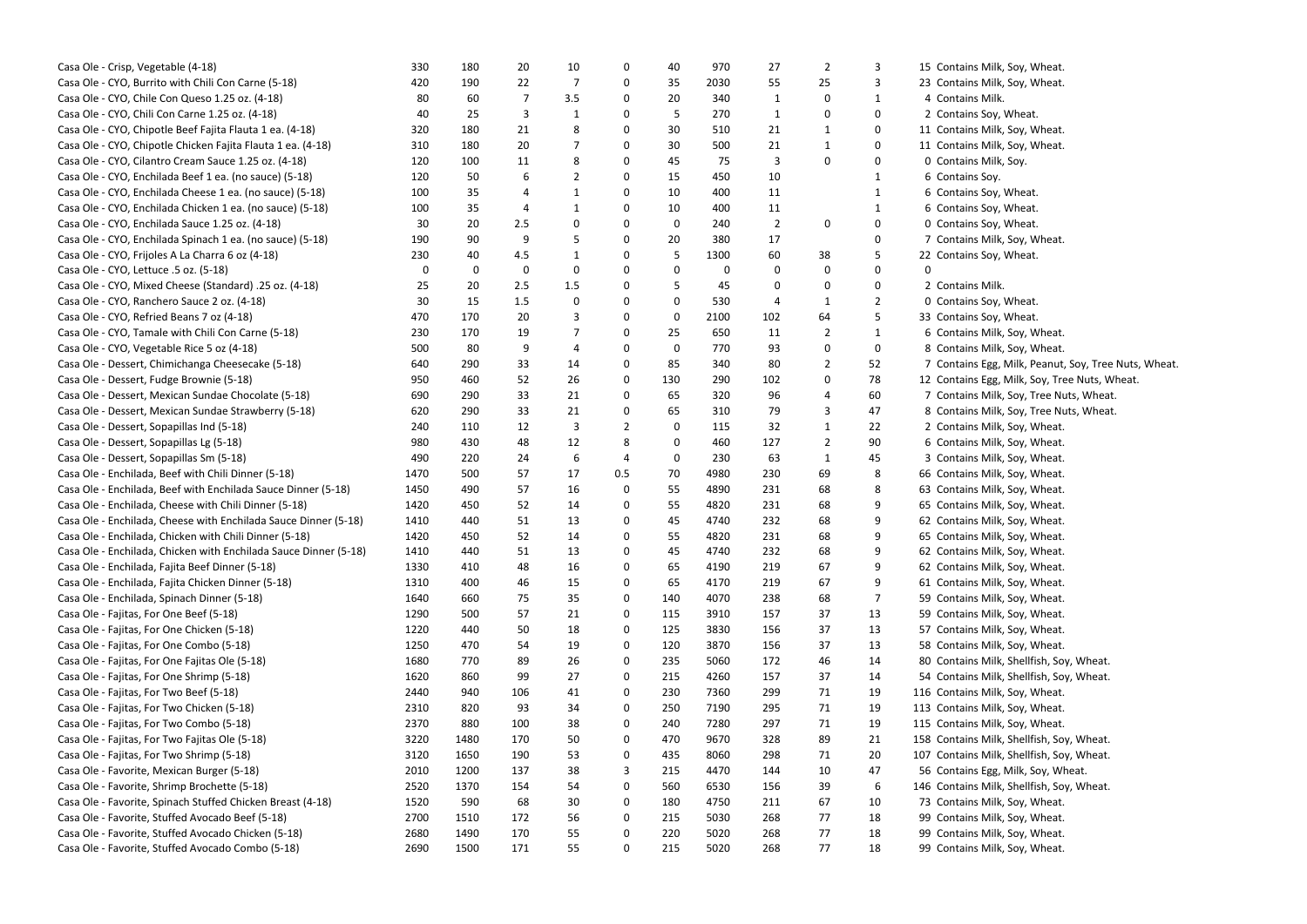| Casa Ole - Favorite, Tilapia Cancun (5-18)                            | 1880 | 900 | 104 | 25             | 0 | 300 | 4330 | 169 | 46 | 10             | 107 Contains F |
|-----------------------------------------------------------------------|------|-----|-----|----------------|---|-----|------|-----|----|----------------|----------------|
| Casa Ole - Favorite, Tortilla Crusted Chicken (5-18)                  | 1690 | 670 | 78  | 23             | 0 | 180 | 5330 | 227 | 66 | 10             | 77 Contains E  |
| Casa Ole - Flautas Especial, Beef Fajita (4-18)                       | 1760 | 710 | 81  | 28             | 0 | 85  | 4630 | 243 | 67 | 9              | 70 Contains M  |
| Casa Ole - Flautas Especial, Chicken Fajita (4-18)                    | 1740 | 690 | 79  | 27             | 0 | 90  | 4610 | 242 | 67 | 9              | 69 Contains M  |
| Casa Ole - Kid's, Apples (5-18)                                       | 30   | 0   | 0   | 0              | 0 | 0   | 0    | 8   | 2  | 6              | 0              |
| Casa Ole - Kid's, Beef Taco no side (5-18)                            | 110  | 50  | 6   | 2.5            | 0 | 20  | 470  | 8   | 1  | 2              | 6 Contains N   |
| Casa Ole - Kid's, Burger no side (5-18)                               | 410  | 130 | 15  | 4.5            | 0 | 0   | 480  | 62  | 2  | 22             | 6 Contains M   |
| Casa Ole - Kid's, Burger with Cheese no side (5-18)                   | 460  | 170 | 20  | 7              | 0 | 15  | 570  | 62  | 2  | 22             | 10 Contains M  |
| Casa Ole - Kid's, Dinosaur Nuggets 5 ea. no side (5-18)               | 300  | 200 | 22  | 4.5            | 0 | 40  | 400  | 14  | 0  | $\mathbf{1}$   | 12 Contains M  |
| Casa Ole - Kid's, Enchilada no side (5-18)                            | 160  | 80  | 9   | 2.5            | 0 | 15  | 680  | 13  | 1  | $\mathbf{1}$   | 8 Contains M   |
| Casa Ole - Kid's, French Fries & Ketchup (5-18)                       | 350  | 150 | 18  | 3              | 0 | 0   | 1130 | 46  | 4  | 15             | 3 Contains S   |
| Casa Ole - Kid's, Mac and Cheese no side (5-18)                       | 300  | 80  | 9   | 2.5            | 0 | 10  | 650  | 44  | 2  | 8              | 10 Contains M  |
| Casa Ole - Kid's, Mini Quesadilla no side (5-18)                      | 200  | 100 | 12  | 7              | 0 | 30  | 330  | 14  | 1  | 0              | 9 Contains M   |
| Casa Ole - Kid's, Pizza no side (5-18)                                | 500  | 220 | 24  | 11             | 0 | 15  | 1040 | 54  | 2  | 9              | 17 Contains M  |
| Casa Ole - Kid's, Rice & Beans (5-18)                                 | 450  | 110 | 13  | 3              | 0 | 0   | 1290 | 90  | 27 | 2              | 18 Contains M  |
| Casa Ole - Kid's, Taquitos no side (5-18)                             | 180  | 90  | 10  | 2              | 0 | 15  | 530  | 12  | 0  | 1              | 7 Contains S   |
| Casa Ole - Lunch, Beef & Bean Burrito (5-18)                          | 1520 | 490 | 57  | 17             | 0 | 45  | 5310 | 265 | 93 | 8              | 71 Contains M  |
| Casa Ole - Lunch, Chimichanga Beef (5-18)                             | 1910 | 860 | 98  | 37             | 0 | 135 | 5380 | 236 | 68 | 10             | 79 Contains M  |
| Casa Ole - Lunch, Chimichanga Chicken (5-18)                          | 1880 | 830 | 95  | 35             | 0 | 125 | 5290 | 237 | 68 | 11             | 78 Contains M  |
| Casa Ole - Lunch, Enchiladas Beef (5-18)                              | 1320 | 430 | 50  | 14             | 0 | 40  | 4340 | 220 | 67 | 7              | 57 Contains M  |
| Casa Ole - Lunch, Enchiladas Cheese (5-18)                            | 1290 | 400 | 46  | 12             | 0 | 35  | 4240 | 221 | 67 | 7              | 56 Contains M  |
| Casa Ole - Lunch, Enchiladas Chicken (5-18)                           | 1460 | 550 | 63  | 27             | 0 | 125 | 3910 | 223 | 67 | 7              | 56 Contains M  |
| Casa Ole - Lunch, Fajitas Beef (5-18)                                 | 980  | 330 | 38  | 14             | 0 | 80  | 2800 | 134 | 32 | 10             | 45 Contains M  |
| Casa Ole - Lunch, Fajitas Chicken (5-18)                              | 920  | 290 | 33  | 12             | 0 | 90  | 2730 | 133 | 32 | 10             | 44 Contains M  |
| Casa Ole - Lunch, Grilled Chicken & Veggie Salad (no dressing) (5-18) | 180  | 70  | 8   | 3              | 0 | 50  | 880  | 10  |    | 6              | 18 Contains N  |
| Casa Ole - Lunch, Quesadilla Beef (5-18)                              | 1170 | 350 | 40  | 19             | 0 | 90  | 3190 | 178 | 40 | 7              | 57 Contains N  |
| Casa Ole - Lunch, Quesadilla Chicken (5-18)                           | 1150 | 330 | 37  | 18             | 0 | 95  | 3150 | 177 | 40 | 7              | 57 Contains M  |
| Casa Ole - Lunch, Taco Al Carbon Beef (5-18)                          | 1300 | 380 | 44  | 14             | 0 | 50  | 4010 | 220 | 66 | 7              | 61 Contains M  |
| Casa Ole - Lunch, Taco Al Carbon Chicken (5-18)                       | 1270 | 350 | 41  | 12             | 0 | 55  | 3970 | 220 | 66 | 7              | 60 Contains M  |
| Casa Ole - Lunch, Taco Salad Beef (no dressing or soup) (5-18)        | 480  | 210 | 24  | 8              | 0 | 35  | 1630 | 62  | 25 | 5              | 24 Contains M  |
| Casa Ole - Lunch, Taco Salad Chicken (no dressing or soup) (5-18)     | 460  | 190 | 22  | 7              | 0 | 25  | 1570 | 63  | 25 | 5              | 24 Contains M  |
| Casa Ole - Nachos, Fajita Beef Large (4-18)                           | 1080 | 540 | 62  | 21             | 0 | 125 | 3520 | 110 | 52 | $\overline{7}$ | 60 Contains M  |
| Casa Ole - Nachos, Fajita Beef Small (4-18)                           | 680  | 350 | 40  | 14             | 0 | 75  | 2280 | 65  | 28 | 5              | 32 Contains M  |
| Casa Ole - Nachos, Fajita Chicken Large (4-18)                        | 1020 | 500 | 57  | 19             | 0 | 130 | 3460 | 109 | 52 | 7              | 59 Contains M  |
| Casa Ole - Nachos, Fajita Chicken Small (4-18)                        | 650  | 330 | 37  | 13             | 0 | 80  | 2250 | 65  | 28 | 5              | 31 Contains M  |
| Casa Ole - Nachos, Grande (4-18)                                      | 1190 | 640 | 73  | 25             | 0 | 110 | 3520 | 113 | 43 | 6              | 54 Contains M  |
| Casa Ole - Nachos, Ole Beef Large (4-18)                              | 1070 | 580 | 65  | 25             | 0 | 115 | 3750 | 110 | 52 | 8              | 51 Contains M  |
| Casa Ole - Nachos, Ole Beef Small (4-18)                              | 670  | 370 | 42  | 16             | 0 | 70  | 2300 | 64  | 28 | 5              | 27 Contains M  |
| Casa Ole - Nachos, Ole Chicken Large (4-18)                           | 1040 | 540 | 62  | 23             | 0 | 105 | 3650 | 111 | 52 | 9              | 50 Contains M  |
| Casa Ole - Nachos, Ole Chicken Small (4-18)                           | 650  | 350 | 40  | 15             | 0 | 65  | 2250 | 65  | 28 | 6              | 27 Contains M  |
| Casa Ole - Salad Dressing, Honey Mustard 1 ind. cup (5-18)            | 190  | 160 | 18  | 3              | 0 | 15  | 310  | 6   |    | 6              | 1 Contains E   |
| Casa Ole - Salad Dressing, Italian 1.5 fl. oz. (5-18)                 | 130  | 120 | 13  | $\overline{2}$ | 0 | 0   | 360  | 4   |    | 3              | 0 Contains S   |
| Casa Ole - Salad Dressing, Italian 3 fl. oz. (5-18)                   | 270  | 240 | 27  | 4.5            | 0 | 0   | 720  | 9   |    | 6              | 0 Contains S   |
| Casa Ole - Salad Dressing, Jalapeno Ranch 1.5 fl. oz. (5-18)          | 140  | 130 | 14  | 2              | 0 | 10  | 290  | 3   |    | 2              | 0 Contains E   |
| Casa Ole - Salad Dressing, Jalapeno Ranch 3 fl. oz. (5-18)            | 270  | 260 | 29  | 4.5            | 0 | 25  | 580  | 6   |    | 3              | 1 Contains E   |
| Casa Ole - Salad Dressing, Ranch 1.5 fl. oz. (5-18)                   | 180  | 180 | 19  | 3              | 0 | 15  | 370  | 3   |    | 1              | 0 Contains E   |
| Casa Ole - Salad Dressing, Ranch 3 fl. oz. (5-18)                     | 360  | 350 | 39  | 6              | 0 | 30  | 750  | 6   |    | 3              | 0 Contains E   |
| Casa Ole - Salad, Cobb (5-18)                                         | 1310 | 960 | 108 | 28             | 0 | 340 | 3090 | 32  |    | 12             | 59 Contains E  |
| Casa Ole - Salad, Grilled Fajita Beef (5-18)                          | 1060 | 520 | 58  | 20             | 0 | 100 | 3780 | 119 | 52 | 10             | 58 Contains M  |
| Casa Ole - Salad, Grilled Fajita Chicken (5-18)                       | 1020 | 480 | 54  | 18             | 0 | 105 | 3730 | 118 | 52 | 10             | 57 Contains M  |
| Casa Ole - Salad, Grilled Veggie (no dressing) (5-18)                 | 350  | 140 | 16  | 6              | 0 | 105 | 1570 | 18  |    | 10             | 36 Contains M  |
|                                                                       |      |     |     |                |   |     |      |     |    |                |                |

Fish, Milk, Shellfish, Soy, Wheat. Egg, Milk, Soy, Wheat. Milk, Soy, Wheat. Milk, Soy, Wheat. Milk, Soy. Milk, Soy, Wheat. Milk, Soy, Wheat. Milk, Soy, Wheat. Milk, Soy, Wheat. Soy. Milk, Wheat. Milk, Soy, Wheat. Milk, Soy, Wheat. Milk, Soy, Wheat. Soy, Wheat. Milk, Soy, Wheat. Milk, Soy, Wheat. Milk, Soy, Wheat. Milk, Soy, Wheat. Milk, Soy, Wheat. Milk, Soy, Wheat. Milk, Soy, Wheat. Milk, Soy, Wheat. Milk, Soy, Wheat. Milk, Soy, Wheat. Milk, Soy, Wheat. Milk, Soy, Wheat. Milk, Soy, Wheat. Milk, Soy, Wheat. Milk, Soy, Wheat. Milk, Soy, Wheat. Milk, Soy, Wheat. Milk, Soy, Wheat. Milk, Soy, Wheat. Milk, Soy, Wheat. Milk, Soy, Wheat. Milk, Soy, Wheat. Milk, Soy, Wheat. Milk, Soy, Wheat. Egg, Soy. Soy. Soy. Egg, Milk, Soy. Egg, Milk, Soy. Egg, Milk, Soy. Egg, Milk, Soy. Egg, Milk, Soy, Wheat. Milk, Soy, Wheat. Milk, Soy, Wheat. Milk, Soy, Wheat.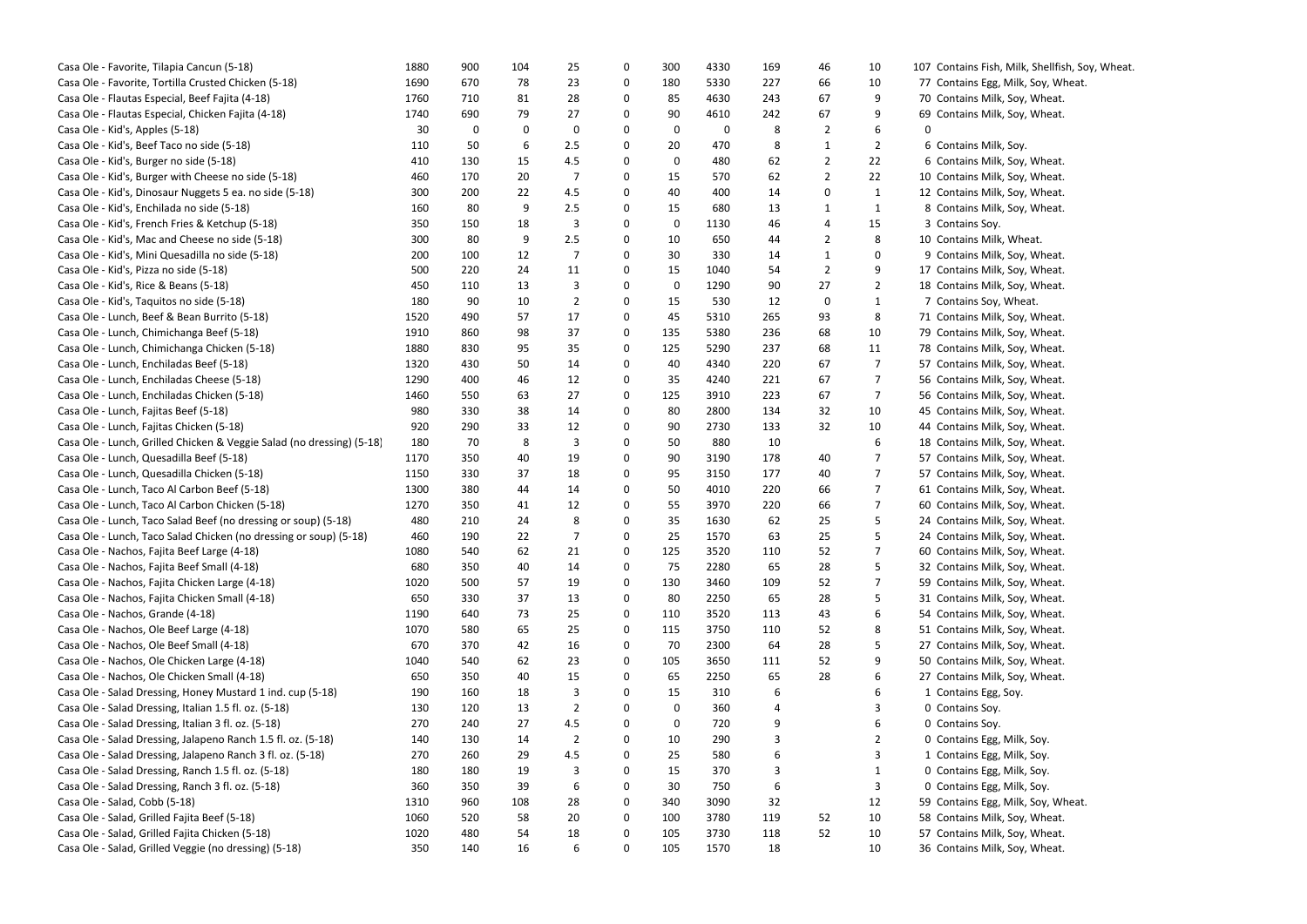| Casa Ole - Salad, Taco Grande Beef (no dressing) (5-18)    | 820  | 350      | 40       | 12  | $\Omega$ | 50  | 3080     | 115 | 51 | 9  | 44 Contains M |
|------------------------------------------------------------|------|----------|----------|-----|----------|-----|----------|-----|----|----|---------------|
| Casa Ole - Salad, Taco Grande Chicken (no dressing) (5-18) | 780  | 310      | 35       | 10  | 0        | 40  | 2940     | 116 | 51 | 10 | 43 Contains M |
| Casa Ole - Sides, 6" Flour Tortillas 2 ea. (5-18)          | 180  | 45       | 5        | 2   | 0        | 0   | 300      | 28  | 2  | 0  | 4 Contains S  |
| Casa Ole - Sides, Avocado .25 ea. (5-18)                   | 60   | 50       | 6        | 1   | 0        | 0   | $\Omega$ |     |    | 0  |               |
| Casa Ole - Sides, Chips 3.5 oz. (5-18)                     | 170  | 80       | 9        | 1.5 | 0        | 0   | 20       | 18  | 2  | 0  | 2 Contains S  |
| Casa Ole - Sides, Corn Tortillas 2 ea. (5-18)              | 60   | $\Omega$ | 0        | 0   | $\Omega$ | 0   | 35       | 10  | O  | 0  |               |
| Casa Ole - Sides, Dining Room Hot Sauce 2 fl. oz. (5-18)   | 15   | $\Omega$ | $\Omega$ | 0   | $\Omega$ | 0   | 630      |     | 0  | 2  |               |
| Casa Ole - Sides, Green Avocado Sauce 2 fl. oz. (5-18)     | 45   | 35       |          | 2   | 0        | 10  | 440      | 2   |    | 1  | 1 Contains M  |
| Casa Ole - Sides, Guacamole 1.5 oz. (5-18)                 | 60   | 45       | 5.       | 0.5 | $\Omega$ | 0   | 500      | 4   | 2  |    | 1 Contains S  |
| Casa Ole - Sides, Pico de Gallo 1.5 fl. oz. (5-18)         | 10   | 0        | $\Omega$ | 0   | $\Omega$ | 0   | 190      |     |    |    | 0             |
| Casa Ole - Sides, Sour Cream 1.5 fl. oz. (5-18)            | 90   | 70       |          | 6   | 0        | 30  | -20      | 1   | 0  | 1  | 1 Contains M  |
| Casa Ole - Sides, Spanish Rice 5 oz. (5-18)                | 450  | 70       | 9        | -1  | 0        | 0   | 990      | 83  | 0  |    | 7 Contains S  |
| Casa Ole - Soup, Chicken Tortilla Bowl (5-18)              | 140  | 50       | 5        | 2   | 0        | 20  | 1660     | 16  |    |    | 7 Contains M  |
| Casa Ole - Soup, Chicken Tortilla Cup (5-18)               | 100  | 40       | 4        | 2   | 0        | 15  | 1040     | 10  |    |    | 5 Contains M  |
| Casa Ole - Soup, Tortilla (with toppings) bowl (5-18)      | 200  | 80       | 9        | 2.5 | 0        | 20  | 1770     | 24  |    | 6  | 10 Contains M |
| Casa Ole - Steak Dinner, without enchiladas (5-18)         | 980  | 250      | 29       | 11  | 0        | 75  | 3280     | 159 | 40 | 8  | 52 Contains M |
| Casa Ole - Tacos, Al Carbon Beef (4-18)                    | 1610 | 520      | 59       | 21  | 0        | 105 | 4760     | 241 | 66 |    | 80 Contains M |
| Casa Ole - Tacos, Al Carbon Chicken (4-18)                 | 1540 | 460      | 53       | 18  | 0        | 110 | 4680     | 239 | 66 | 7  | 78 Contains M |
| Casa Ole - Tacos, Fish (4-18)                              | 1460 | 630      | 74       | 16  | 0        | 130 | 3050     | 170 | 40 | 8  | 62 Contains E |
| Casa Ole - Tacos, Grilled Beef Fajita (4-18)               | 1340 | 450      | 51       | 17  | 0        | 80  | 3940     | 209 | 65 |    | 69 Contains M |
| Casa Ole - Tacos, Grilled Chicken Fajita (4-18)            | 1300 | 410      | 47       | 15  | 0        | 85  | 3890     | 208 | 65 | 7  | 68 Contains M |
| Casa Ole - Tex-Mex, Acapulco Ole (5-18)                    | 510  | 240      | 27       | 8   | $\Omega$ | 35  | 2050     | 62  | 27 | 6  | 25 Contains M |
| Casa Ole - Tex-Mex, Casa Ole Dinner (5-18)                 | 2010 | 780      | 90       | 26  | 0        | 90  | 6900     | 293 | 96 | 15 | 86 Contains M |
| Casa Ole - Tex-Mex, Dinner Ambassador (5-18)               | 1690 | 590      | 68       | 18  | 0        | 50  | 5820     | 274 | 93 | 12 | 75 Contains M |
| Casa Ole - Tex-Mex, Dinner Amigo (5-18)                    | 1360 | 400      | 47       | 11  | $\Omega$ | 20  | 4350     | 252 | 89 | 9  | 63 Contains M |
| Casa Ole - Tex-Mex, Dinner El Paso (5-18)                  | 1460 | 490      | 56       | 17  | 0        | 70  | 4810     | 228 | 68 | 10 | 66 Contains M |
| Casa Ole - Tex-Mex, Dinner Fiesta (5-18)                   | 1770 | 630      | 72       | 21  | $\Omega$ | 80  | 5890     | 278 | 92 | 13 | 82 Contains M |
| Casa Ole - Tex-Mex, Dinner Laredo (5-18)                   | 1470 | 460      | 54       | 14  | 0        | 35  | 4640     | 257 | 89 | 10 | 67 Contains M |
| Casa Ole - Tex-Mex, Manager's Special (5-18)               | 1240 | 380      | 44       | 12  | 0        | 30  | 3840     | 214 | 66 | 7  | 52 Contains M |
| Casa Ole - Tex-Mex, Tamales Ole (5-18)                     | 1840 | 780      | 89       | 28  | 0        | 75  | 5310     | 272 | 92 | 12 | 71 Contains M |
| Casa Ole - Tex-Mex, Tampico (5-18)                         | 1810 | 680      | 78       | 24  | $\Omega$ | 80  | 5760     | 277 | 92 | 13 | 79 Contains M |
|                                                            |      |          |          |     |          |     |          |     |    |    |               |

Milk, Soy, Wheat. Milk, Soy, Wheat. Soy, Wheat. Soy, Wheat. Milk. Soy. Milk. Soy, Wheat. Milk, Soy, Wheat. Milk, Soy, Wheat. Milk, Soy, Wheat. Milk, Soy, Wheat. Milk, Soy, Wheat. Milk, Soy, Wheat. Egg, Fish, Milk, Soy, Wheat. Milk, Soy, Wheat. Milk, Soy, Wheat. Milk, Soy, Wheat. Milk, Soy, Wheat. Milk, Soy, Wheat. Milk, Soy, Wheat. Milk, Soy, Wheat. Milk, Soy, Wheat. Milk, Soy, Wheat. Milk, Soy, Wheat. Milk, Soy, Wheat. Milk, Soy, Wheat.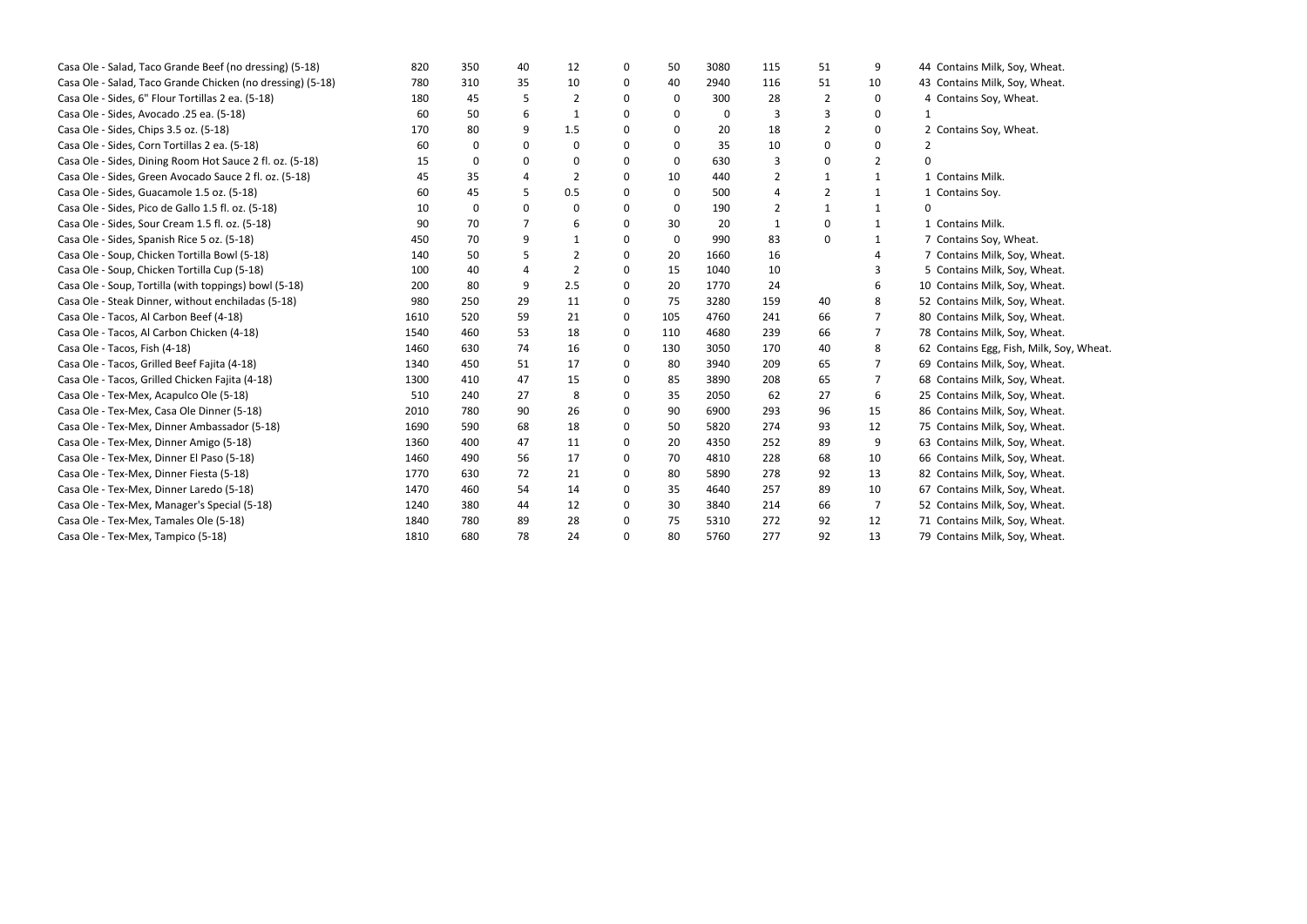## Additional Allergen Stmt (English) Ingredient Stmt (English)

May also contain Gluten. Shrimp 41/50 (Shrimp, Salt, Sodium Tripolyphosphate [to retain moisture]). Mushrooms, Butter Alternative (Liquid and Hydrogenated Soyle American Cheese (Cultured Pasteurized Milk and Skim Milk. Water, Cream, Milkfat, Salt, contains less than 2% of Sodium Phosphate, Artific May also contain Gluten. Dry Pinto Beans, Iceberg Lettuce, Tomato, White Corn Tortillas (Corn [Ground Corn treated with Calcium Hydroxide and Water], Water, Sor Iceberg Lettuce, Tomato, Ground Beef, White Corn Tortillas (Corn [Ground Corn treated with Calcium Hydroxide and Water], Water, Sodiur May also contain Gluten. Sanceberg Lettuce, Tomato, White Corn Tortillas (Corn [Ground Corn treated with Calcium Hydroxide and Water], Water, Sodium Propionate Sanceptiven. The May also contain Gluten. Sub-May also contain Gluten. <br>May also contain Gluten. Iceberg Lettuce, Flour Tortilla (Enriched Unbleached Flour [Wheat Flour, Niacin, Reduced Iron, Thiamine Mononitrate, Riboflavin, Folic Acic May also contain Gluten. <br>May also contain Gluten. Show the the test of Flour Tortilla (Enriched Unbleached Flour [Wheat Flour, Niacin, Reduced Iron, Thiamine Mononitrate, Riboflavin, Folic Acic May also contain Gluten. Ground Beef Patty (Beef, Water, Spice, Salt), Steak Cut French Fries (Potatoes, Vegetable Oil [contains one or more of the following oils: Ca May also contain Gluten. Steak Cut French Fries (Potatoes, Vegetable Oil [contains one or more of the following oils: Canola, Soybean, Cottonseed, Sunflower, Corn] May also contain Gluten. Steak Cut French Fries (Potatoes, Vegetable Oil [contains one or more of the following oils: Canola, Soybean, Cottonseed, Sunflower, Corn] May also contain Gluten. Chicken Breast Tenderloin Fritter (Chicken Breast Tenderloins: containing up to 12% of a solution of Chicken Broth, Soy Protein Concentrat May also contain Gluten. <br>May also contain Gluten. The Flour Tortilla (Enriched Unbleached Flour [Wheat Flour, Niacin, Reduced Iron, Thiamine Mononitrate, Riboflavin, Folic Acid], Water, Vegeta May also contain Gluten. 

Sampulption By Pinto Beans, White Corn Tortilla Chips (Whole Grain Corn, Water, Gums, Preservatives, Propionic Acid, Sorbic Acid, Fumaric Acid, Meth American Cheese (Cultured Pasteurized Milk and Skim Milk, Water, Cream, Milkfat, Salt, contains less than 2% of Sodium Phosphate, Artific American Cheese (Cultured Pasteurized Milk and Skim Milk, Water, Cream, Milkfat, Salt, contains less than 2% of Sodium Phosphate, Artific May also contain Gluten. <br>May also contain Gluten. The Flour Tortilla (Enriched Unbleached Flour [Wheat Flour, Niacin, Reduced Iron, Thiamine Mononitrate, Riboflavin, Folic Acid], Water, Vegeta May also contain Gluten. <br>May also contain Gluten. The Flour Tortilla (Enriched Unbleached Flour [Wheat Flour, Niacin, Reduced Iron, Thiamine Mononitrate, Riboflavin, Folic Acid], Water, Vegeta May also contain Gluten. <br>May also contain Gluten. The Flour Tortilla (Enriched Unbleached Flour [Wheat Flour, Niacin, Reduced Iron, Thiamine Mononitrate, Riboflavin, Folic Acid], Water, Vegeta May also contain Gluten. <br>May also contain Gluten. The Flour Tortilla (Enriched Unbleached Flour [Wheat Flour, Niacin, Reduced Iron, Thiamine Mononitrate, Riboflavin, Folic Acid], Water, Vegeta May also contain Gluten. <br>May also contain Gluten. The Flour Tortilla (Enriched Unbleached Flour [Wheat Flour, Niacin, Reduced Iron, Thiamine Mononitrate, Riboflavin, Folic Acid], Water, Vegeta May also contain Gluten. <br>May also contain Gluten. The Flour Tortilla (Enriched Unbleached Flour [Wheat Flour, Niacin, Reduced Iron, Thiamine Mononitrate, Riboflavin, Folic Acid], Water, Vegeta May also contain Gluten. <br>May also contain Gluten. The Flour Tortilla (Enriched Unbleached Flour [Wheat Flour, Niacin, Reduced Iron, Thiamine Mononitrate, Riboflavin, Folic Acid], Water, Vegeta Avocado, Tomato, Iceberg Lettuce, Iodized Salt (Salt, Dextrose, Potassium Iodide 0.006%, Sodium Bicarbonate, Yellow Prussiate of Soda), Li Avocado, Iceberg Lettuce, Tomato, Iodized Salt (Salt, Dextrose, Potassium Iodide 0.006%, Sodium Bicarbonate, Yellow Prussiate of Soda), Li May also contain Gluten. 
White Corn Tortillas (Corn [Ground Corn treated with Calcium Hydroxide and Water], Water, Sodium Propionate [Propionic Acid, Sodium H Cherry Coke (Carbonated Water, High Fructose Corn Syrup, Caramel Color, Phosphoric Acid, Natural Flavors, Caffeine).

Coke Zero (Carbonated Water, Caramel Color, Phosphoric Acid, Potassium Citrate, Potassium Benzoate, Aspartame, Natural Flavors, Acesu Diet Coke (Carbonated Water, Caramel Color, Phosphoric Acid, Sodium Saccharin, Potassium Benzoate, Natural Flavors, Citric Acid, Caffeine Diet Dr. Pepper (Carbonated Water, Caramel Color, Phosphoric Acid, Aspartame, Sodium Citrate, Sodium Benzoate [preservative], Caffeine Dr. Pepper (Carbonated Water, High Fructose Corn Syrup, Caramel Color, Phosphoric Acid, Caffeine, Sodium Benzoate [preservative], Natu Hi-C Poppin' Pink Lemonade (Water, High Fructose Corn Syrup, Citric Acid, Sodium Citrate, Ascorbic Acid [vitamin C], Potassium Benzoate [1] Minute Maid Lemonade (Water, High Fructose Corn Syrup, Citric Acid, Sodium Citrate, Potassium Benzoate [to protect taste], Modified Foc Raspberry Fuze Iced Tea (Water, High Fructose Corn Syrup, Citric Acid, Tea, Natural Flavors, Potassium Citrate, Sodium Benzoate and Potas Barq's Root Beer (Carbonated Water, High Fructose Corn Syrup, Caramel Color, Sodium Benzoate [to protect taste], Citric Acid, Caffeine, Artificial and Natural Flavors, Acacia). The Natural Flavors, Acacia, Acacia, Acacacia Sprite (Carbonated Water, High Fructose Corn Syrup, Citric Acid, Natural Flavors, Sodium Citrate, Sodium Benzoate [to protect taste], Dime Gold Peak Unsweetened Brewed Tea, Sugar.

May also contain Gluten. Dry Pinto Beans, Long Grain Rice (Extra Long Grain Rice, Iron Phosphate, Niacin, Thiamine Mononitrate, Folic Acid), Fryer Oil Shortening (Soybean Oil, TBHQ and Citric Acid [added to protect flavor], Dimethylpolysiloxane [anti-foaming agent]), Tomato, Flour Tortilla (Enriched Unbleached Flour [Wheat Flour, Niacin, Reduced Iron, Thiamine Mononitrate, Riboflavin, Folic Acid], Water, Vegetable Shortening [contains one or more of the following: Palm Oil and/or Corn Oil], contains 2% or less of the following: Salt, Aluminum Free Leavening [Sodium Acid Pyrophosphate, Sodium Bicarbonate, Corn Starch, Monocalcium Phosphate], Wheat Protein, Calcium Propionate and Sorbic Acid [preservatives], Fumaric Acid, Gum Blend, Dough Conditioner [Lecithin, Mono and Diglycerides, Sodium Metabisulphite]), Ground Beef, American Cheese (Cultured Pasteurized Milk and Skim Milk, Water, Cream, Milkfat, Salt, contains less than 2% of Sodium Phosphate, Artificial Color, Enzymes), Water, All-Purpose Flour (Bleached Wheat Flour, Malted Barley Flour, Niacin, Iron, Thiamin Mononitrate, Riboflavin, Folic Acid), Onion, European Butter Blend (Vegetable Oil Blend [Palm and Palm Kernel Oil, Soybean Oil), Skim Milk, Butter [Cream, Salt], contains less than 2% of Natural Flavor, Vitamin A Palmitate Added, Beta Carotene [color], Salt), Iodized Salt (Salt, Dextrose, Potassium Iodide 0.006%, Sodium Bicarbonate, Yellow Prussiate of Soda), Bell Peppers, Iceberg Lettuce, Red Bell Pepper, Celery, Carrots, Paprika (Paprika, Silicon Dioxide [added to make free flowing]), Chicken Base (Salt, Wheat Flour, Sugar, Monosodium Glutamate, Onion Powder, Rendered Chicken Fat, Cooked Chicken Powder with Natural Flavor, Hydrolyzed Soy Protein, Turmeric, Disodium Guanylate, Disodium Inosinate, Xanthan Gum, Anti-caking Agent), Cilantro, Jalapeno, Sliced Jalapeno Peppers (Jalapeno Peppers, Vinegar, Iodized Salt), Cayenne Pepper, Garlic Powder, Blackened Redfish Seasoning (Salt, Garlic, Paprika, Black Pepper, Onion, White Pepper, Thyme, Red Pepper, Oregano), Lime Juice, Black Pepper, Cumin, Oregano, Red Chili Peppers. May also contain Gluten. 

Samp Pinto Beans, Long Grain Rice (Extra Long Grain Rice, Iron Phosphate, Niacin, Thiamine Mononitrate, Folic Acid), Seasoned Beef Fajita (B May also contain Gluten. Dry Pinto Beans, Long Grain Rice (Extra Long Grain Rice, Iron Phosphate, Niacin, Thiamine Mononitrate, Folic Acid), Fryer Oil Shortening (Soybean Oil, TBHQ and Citric Acid [added to protect flavor], Dimethylpolysiloxane [anti-foaming agent]), Flour Tortilla (Enriched Unbleached Flour [Wheat Flour, Niacin, Reduced Iron, Thiamine Mononitrate, Riboflavin, Folic Acid], Water, Vegetable Shortening [contains one or more of the following: Palm Oil and/or Corn Oil], contains 2% or less of the following: Salt, Aluminum Free Leavening [Sodium Acid Pyrophosphate, Sodium Bicarbonate, Corn Starch, Monocalcium Phosphate], Wheat Protein, Calcium Propionate and Sorbic Acid [preservatives], Fumaric Acid, Gum Blend, Dough Conditioner [Lecithin, Mono and Diglycerides, Sodium Metabisulphite]), American Cheese (Cultured Pasteurized Milk and Skim Milk, Water, Cream, Milkfat, Salt, contains less than 2% of Sodium Phosphate, Artificial Color, Enzymes), Tomato, Boneless Chicken Breast Pieces (Boneless Chicken Breast Pieces, contains up to 30% of a solution of: Water, Salt, Vinegar, Sodium Tripolyphosphate), Water, All-Purpose Flour (Bleached Wheat Flour, Malted Barley Flour, Niacin, Iron, Thiamin Mononitrate, Riboflavin, Folic Acid), European Butter Blend (Vegetable Oil Blend [Palm and Palm Kernel Oil, Soybean Oil), Skim Milk, Butter [Cream, Salt], contains less than 2% of Natural Flavor, Vitamin A Palmitate Added, Beta Carotene [color], Salt), Onion, Tomato Chopped Crushed Puree (Fresh Vine-Ripened Chopped Tomatoes, Salt, Citric Acid), Iodized Salt (Salt, Dextrose, Potassium Iodide 0.006%, Sodium Bicarbonate, Yellow Prussiate of Soda), Red Bell Pepper, Bell Peppers, Iceberg Lettuce, Celery, Carrots, Chicken Base (Salt, Wheat Flour, Sugar, Monosodium Glutamate, Onion Powder, Rendered Chicken Fat, Cooked Chicken Powder with Natural Flavor, Hydrolyzed Soy Protein, Turmeric, Disodium Guanylate, Disodium Inosinate, Xanthan Gum, Anti-caking Agent), Paprika (Paprika, Silicon Dioxide [added to make free flowing]), Cilantro, Jalapeno, Sliced Jalapeno Peppers (Jalapeno Peppers, Vinegar, Iodized Salt), Tomato Crushed Heavy Concentrate (Fresh Vine-Ripened California Crushed Tomatoes, Salt, Citric Acid), Cayenne Pepper, Garlic Powder, Blackened Redfish Seasoning (Salt, Garlic, Paprika, Black Pepper, Onion, White Pepper, Thyme, Red Pepper, Oregano), Lime Juice, Black Pepper, Cumin, Oregano. May also contain Gluten. Dry Pinto Beans, Long Grain Rice (Extra Long Grain Rice, Iron Phosphate, Niacin, Thiamine Mononitrate, Folic Acid), Seasoned Chicken Fajita (Boneless Skinless Chicken Breast, containing up to 30% of a solution of: Water, Seasoning [Salt, Monosodium Glutamate, Spices, Garlic Powder, Onion Powder, Chili Powder, Citric Acid, Anti-caking Agent, Soybean Oil], Vinegar, Sodium Tripolyphosphate), Fryer Oil Shortening (Soybean Oil, TBHQ and Citric Acid [added to protect flavor], Dimethylpolysiloxane [anti-foaming agent]), Flour Tortilla (Enriched Unbleached Flour [Wheat Flour, Niacin, Reduced Iron, Thiamine Mononitrate, Riboflavin, Folic Acid], Water, Vegetable Shortening [contains one or more of the following: Palm Oil and/or Corn Oil], contains 2% or less of the following: Salt, Aluminum Free Leavening [Sodium Acid Pyrophosphate, Sodium Bicarbonate, Corn Starch, Monocalcium Phosphate], Wheat Protein, Calcium Propionate and Sorbic Acid [preservatives], Fumaric Acid, Gum Blend, Dough Conditioner [Lecithin, Mono and Diglycerides, Sodium Metabisulphite]), American Cheese (Cultured Pasteurized Milk and Skim Milk, Water, Cream, Milkfat, Salt, contains less than 2% of Sodium Phosphate, Artificial Color, Enzymes), Tomato, All-Purpose Flour (Bleached Wheat Flour, Malted Barley Flour, Niacin, Iron, Thiamin Mononitrate, Riboflavin, Folic Acid), Water, European Butter Blend (Vegetable Oil Blend [Palm and Palm Kernel Oil, Soybean Oil), Skim Milk, Butter [Cream, Salt], contains less than 2% of Natural Flavor, Vitamin A Palmitate Added, Beta Carotene [color], Salt), Onion, Iodized Salt (Salt, Dextrose, Potassium Iodide 0.006%, Sodium Bicarbonate, Yellow Prussiate of Soda), Bell Peppers, Iceberg Lettuce, Red Bell Pepper, Carrots, Celery, Paprika (Paprika, Silicon Dioxide [added to make free flowing]), Chicken Base (Salt, Wheat Flour, Sugar, Monosodium Glutamate, Onion Powder, Rendered Chicken Fat, Cooked Chicken Powder with Natural Flavor, Hydrolyzed Soy Protein, Turmeric, Disodium Guanylate, Disodium Inosinate, Xanthan Gum, Anti-caking Agent), Cilantro, Jalapeno, Sliced Jalapeno Peppers (Jalapeno Peppers, Vinegar, Iodized Salt), Cayenne Pepper, Garlic Powder, Blackened Redfish Seasoning (Salt, Garlic, Paprika, Black Pepper, Onion, White Pepper, Thyme, Red Pepper, Oregano), Lime Juice, Cumin, Oregano. May also contain Gluten. Dry Pinto Beans, Water, Long Grain Rice (Extra Long Grain Rice, Iron Phosphate, Niacin, Thiamine Mononitrate, Folic Acid), Tomato, Flour Tortilla (Enriched Unbleached Flour [Wheat Flour, Niacin, Reduced Iron, Thiamine Mononitrate, Riboflavin, Folic Acid], Water, Vegetable Shortening [contains one or more of the following: Palm Oil and/or Corn Oil], contains 2% or less of the following: Salt, Aluminum Free Leavening [Sodium Acid Pyrophosphate, Sodium Bicarbonate, Corn Starch, Monocalcium Phosphate], Wheat Protein, Calcium Propionate and Sorbic Acid [preservatives], Fumaric Acid, Gum Blend, Dough Conditioner [Lecithin, Mono and Diglycerides, Sodium Metabisulphite]), Ground Beef, Fryer Oil Shortening (Soybean Oil, TBHQ and Citric Acid [added to protect flavor], Dimethylpolysiloxane [anti-foaming agent]), Onion, American Cheese (Cultured Pasteurized Milk and Skim Milk, Water, Cream, Milkfat, Salt, contains less than 2% of Sodium Phosphate, Artificial Color, Enzymes), All-Purpose Flour (Bleached Wheat Flour, Malted Barley Flour, Niacin, Iron, Thiamin Mononitrate, Riboflavin, Folic Acid), Sliced Jalapeno Peppers (Jalapeno Peppers, Vinegar, Iodized Salt), Tomato Chopped Crushed Puree (Fresh Vine-Ripened Chopped Tomatoes, Salt, Citric Acid), European Butter Blend (Vegetable Oil Blend [Palm and Palm Kernel Oil, Soybean Oil), Skim Milk, Butter [Cream, Salt], contains less than 2% of Natural Flavor, Vitamin A Palmitate Added, Beta Carotene [color], Salt), Cheddar Cheese (Pasteurized Milk, Cheese Cultures, Salt, Enzymes, Annatto), Monterey Jack Cheese (Pasteurized Milk, Cheese Cultures, Salt, Enzymes), Iceberg Lettuce, Iodized Salt (Salt, Dextrose, Potassium Iodide 0.006%, Sodium Bicarbonate, Yellow Prussiate of Soda), Bell Peppers, Tomato Crushed Heavy Concentrate (Fresh Vine-Ripened California Crushed Tomatoes, Salt, Citric Acid), Red Bell Pepper, Celery, Chicken Base (Salt, Wheat Flour, Sugar, Monosodium Glutamate, Onion Powder, Rendered Chicken Fat, Cooked Chicken Powder with Natural Flavor, Hydrolyzed Soy Protein, Turmeric, Disodium Guanylate, Disodium Inosinate, Xanthan Gum, Anti-caking Agent), Carrots, Bacon Pieces Cooked (Bacon [cured with Water, Salt, Sugar, Sodium Erythorbate, Sodium Nitrite. May also contain Dextrose, Flavoring, Honey, Potassium Chloride, Potassium Lactate, Smoke Flavoring, Sodium Diacetate, Sodium Phosphate]), Cilantro, Paprika (Paprika, Silicon Dioxide [added to make free flowing]), Light Chili Powder (Chili Pepper, Salt, Spices, Garlic, Silicon Dioxide [added to make free flowing]), Jalapeno, Cumin, Garlic Powder, Cayenne Pepper, Lime Juice, Granulated Garlic, Black Pepper, Blackened Redfish Seasoning (Salt, Garlic, Paprika, Black Pepper, Onion, White Pepper, Thyme, Red Pepper, Oregano), Red Chili Peppers, Oregano, MSG, Hydrolyzed Vegetable Protein (from Corn and Soy), Ground Cloves, Cinnamon. May also contain Gluten. Dry Pinto Beans, Long Grain Rice (Extra Long Grain Rice, Iron Phosphate, Niacin, Thiamine Mononitrate, Folic Acid), Flour Tortilla (Enriched Unbleached Flour [Wheat Flour, Niacin, Reduced Iron, Thiamine Mononitrate, Riboflavin, Folic Acid], Water, Vegetable Shortening [contains one or more of the following: Palm Oil and/or Corn Oil], contains 2% or less of the following: Salt, Aluminum Free Leavening [Sodium Acid Pyrophosphate, Sodium Bicarbonate, Corn Starch, Monocalcium Phosphate], Wheat Protein, Calcium Propionate and Sorbic Acid [preservatives], Fumaric Acid, Gum Blend, Dough Conditioner [Lecithin, Mono and Diglycerides, Sodium Metabisulphite]), Fryer Oil Shortening (Soybean Oil, TBHQ and Citric Acid [added to protect flavor], Dimethylpolysiloxane [anti-foaming agent]), Tomato, American Cheese (Cultured Pasteurized Milk and Skim Milk, Water, Cream, Milkfat, Salt, contains less than 2% of Sodium Phosphate, Artificial Color, Enzymes), Cheddar Cheese (Pasteurized Milk, Cheese Cultures, Salt, Enzymes, Annatto), Monterey Jack Cheese (Pasteurized Milk, Cheese Cultures, Salt, Enzymes), Ground Beef, European Butter Blend (Vegetable Oil Blend [Palm and Palm Kernel Oil, Soybean Oil), Skim Milk, Butter [Cream, Salt], contains less than 2% of Natural Flavor, Vitamin A Palmitate Added, Beta Carotene [color], Salt), Water, Onion, All-Purpose Flour (Bleached Wheat Flour, Malted Barley Flour, Niacin, Iron, Thiamin Mononitrate, Riboflavin, Folic Acid), Bell Peppers, Iceberg Lettuce, Red Bell Pepper, Iodized Salt (Salt, Dextrose, Potassium Iodide 0.006%, Sodium Bicarbonate, Yellow Prussiate of Soda), Celery, Carrots, Chicken Base (Salt, Wheat Flour, Sugar, Monosodium Glutamate, Onion Powder, Rendered Chicken Fat, Cooked Chicken Powder with Natural Flavor, Hydrolyzed Soy Protein, Turmeric, Disodium Guanylate, Disodium Inosinate, Xanthan Gum, Anti-caking Agent), Cilantro, Jalapeno, Sliced Jalapeno Peppers (Jalapeno Peppers, Vinegar, Iodized Salt), Paprika (Paprika, Silicon Dioxide [added to make free flowing]), Cayenne Pepper, Garlic Powder, Blackened Redfish Seasoning (Salt, Garlic, Paprika, Black Pepper, Onion, White Pepper, Thyme, Red Pepper, Oregano), Lime Juice, Black Pepper, Cumin, Oregano, Red Chili Peppers. May also contain Gluten. Dry Pinto Beans, Long Grain Rice (Extra Long Grain Rice, Iron Phosphate, Niacin, Thiamine Mononitrate, Folic Acid), Flour Tortilla (Enriched Unbleached Flour [Wheat Flour, Niacin, Reduced Iron, Thiamine Mononitrate, Riboflavin, Folic Acid], Water, Vegetable Shortening [contains one or more of the following: Palm Oil and/or Corn Oil], contains 2% or less of the following: Salt, Aluminum Free Leavening [Sodium Acid Pyrophosphate, Sodium Bicarbonate, Corn Starch, Monocalcium Phosphate], Wheat Protein, Calcium Propionate and Sorbic Acid [preservatives], Fumaric Acid, Gum Blend, Dough Conditioner [Lecithin, Mono and Diglycerides, Sodium Metabisulphite]), Fryer Oil Shortening (Soybean Oil, TBHQ and Citric Acid [added to protect flavor], Dimethylpolysiloxane [anti-foaming agent]), American Cheese (Cultured Pasteurized Milk and Skim Milk, Water, Cream, Milkfat, Salt, contains less than 2% of Sodium Phosphate, Artificial Color, Enzymes), Tomato, Cheddar Cheese (Pasteurized Milk, Cheese Cultures, Salt, Enzymes, Annatto), Monterey Jack Cheese (Pasteurized Milk, Cheese Cultures, Salt, Enzymes), Water, European Butter Blend (Vegetable Oil Blend [Palm and Palm Kernel Oil, Soybean Oil), Skim Milk, Butter [Cream, Salt], contains less than 2% of Natural Flavor, Vitamin A Palmitate Added, Beta Carotene [color], Salt), Boneless Chicken Breast Pieces (Boneless Chicken Breast Pieces, contains up to 30% of a solution of: Water, Salt, Vinegar, Sodium Tripolyphosphate), Onion, All-Purpose Flour (Bleached Wheat Flour, Malted Barley Flour, Niacin, Iron, Thiamin Mononitrate, Riboflavin, Folic Acid), Bell Peppers, Iceberg Lettuce, Red Bell Pepper, Tomato Chopped Crushed Puree (Fresh Vine-Ripened Chopped Tomatoes, Salt, Citric Acid), Celery, Iodized Salt (Salt, Dextrose, Potassium Iodide 0.006%, Sodium Bicarbonate, Yellow Prussiate of Soda), Carrots, Chicken Base (Salt, Wheat Flour, Sugar, Monosodium Glutamate, Onion Powder, Rendered Chicken Fat, Cooked Chicken Powder with Natural Flavor, Hydrolyzed Soy Protein, Turmeric, Disodium Guanylate, Disodium Inosinate, Xanthan Gum, Anti-caking Agent), Cilantro, Jalapeno, Sliced Jalapeno Peppers (Jalapeno Peppers, Vinegar, Iodized Salt), Paprika (Paprika, Silicon Dioxide [added to make free flowing]), Tomato Crushed Heavy Concentrate (Fresh Vine-Ripened California Crushed Tomatoes, Salt, Citric Acid), Cayenne Pepper, Blackened Redfish Seasoning (Salt, Garlic, Paprika, Black Pepper, Onion, White Pepper, Thyme, Red Pepper, Oregano), Lime Juice, Garlic Powder, Black Pepper, Cumin, Oregano. May also contain Gluten. Dry Pinto Beans, Long Grain Rice (Extra Long Grain Rice, Iron Phosphate, Niacin, Thiamine Mononitrate, Folic Acid), Flour Tortilla (Enriched Unbleached Flour [Wheat Flour, Niacin, Reduced Iron, Thiamine Mononitrate, Riboflavin, Folic Acid], Water, Vegetable Shortening [contains one or more of the following: Palm Oil and/or Corn Oil], contains 2% or less of the following: Salt, Aluminum Free Leavening [Sodium Acid Pyrophosphate, Sodium Bicarbonate, Corn Starch, Monocalcium Phosphate], Wheat Protein, Calcium Propionate and Sorbic Acid [preservatives], Fumaric Acid, Gum Blend, Dough Conditioner [Lecithin, Mono and Diglycerides, Sodium Metabisulphite]), Fryer Oil Shortening (Soybean Oil, TBHQ and Citric Acid [added to protect flavor], Dimethylpolysiloxane [anti-foaming agent]), Seasoned Beef Fajita (Beef Tenderized with Bromelain and Papain, Mechanically Tenderized. Contains up to 30% of a Solution of: Water, Seasoning [Salt, Spices, Dehydrated Garlic, Dehydrated Onion, Disodium Guanylate, Disodium Inosinate, Dextrose], Soy Sauce [Water, Wheat, Soybeans, Salt, Sodium Benzoate (less than 1/10th of 1% as a preservative)], Meat Enhancer [Modified Corn Starch, Soy Protein Concentrate, Sodium Phosphates (18%), Carrageenan, Salt, Soybean Oil (processing aid)], Sodium Tripolyphosphate, Tenderizer [Maltodextrin, Bromelain, Papain, not more than 2% Silicon Dioxide [added to prevent caking]. Contains Sulfites: 25 ppm), American Cheese (Cultured Pasteurized Milk and Skim Milk, Water, Cream, Milkfat, Salt, contains less than 2% of Sodium Phosphate, Artificial Color, Enzymes), Cheddar Cheese (Pasteurized Milk, Cheese Cultures, Salt, Enzymes, Annatto), Monterey Jack Cheese (Pasteurized Milk, Cheese Cultures, Salt, Enzymes), Tomato, European Butter Blend (Vegetable Oil Blend [Palm and Palm Kernel Oil, Soybean Oil), Skim Milk, Butter [Cream, Salt], contains less than 2% of Natural Flavor, Vitamin A Palmitate Added, Beta Carotene [color], Salt), Water, Onion, All-Purpose Flour (Bleached Wheat Flour, Malted Barley Flour, Niacin, Iron, Thiamin Mononitrate, Riboflavin, Folic Acid), Bell Peppers, Iceberg Lettuce, Iodized Salt (Salt, Dextrose, Potassium Iodide 0.006%, Sodium Bicarbonate, Yellow Prussiate of Soda), Red Bell Pepper, Carrots, Celery, Chicken Base (Salt, Wheat Flour, Sugar, Monosodium Glutamate, Onion Powder, Rendered Chicken Fat, Cooked Chicken Powder with Natural Flavor, Hydrolyzed Soy Protein, Turmeric, Disodium Guanylate, Disodium Inosinate, Xanthan Gum, Anti-caking Agent), Cilantro, Jalapeno, Sliced Jalapeno Peppers (Jalapeno Peppers, Vinegar, Iodized Salt), Paprika (Paprika, Silicon Dioxide [added to make free flowing]), Cayenne Pepper, Blackened Redfish Seasoning (Salt, Garlic, Paprika, Black Pepper, Onion, White Pepper, Thyme, Red Pepper, Oregano), Lime Juice, Garlic Powder, Cumin, Oregano. May also contain Gluten. Dry Pinto Beans, Long Grain Rice (Extra Long Grain Rice, Iron Phosphate, Niacin, Thiamine Mononitrate, Folic Acid), Flour Tortilla (Enriched Unbleached Flour [Wheat Flour, Niacin, Reduced Iron, Thiamine Mononitrate, Riboflavin, Folic Acid], Water, Vegetable Shortening [contains one or more of the following: Palm Oil and/or Corn Oil], contains 2% or less of the following: Salt, Aluminum Free Leavening [Sodium Acid Pyrophosphate, Sodium Bicarbonate, Corn Starch, Monocalcium Phosphate], Wheat Protein, Calcium Propionate and Sorbic Acid [preservatives], Fumaric Acid, Gum Blend, Dough Conditioner [Lecithin, Mono and Diglycerides, Sodium Metabisulphite]), Fryer Oil Shortening (Soybean Oil, TBHQ and Citric Acid [added to protect flavor], Dimethylpolysiloxane [anti-foaming agent]), Seasoned Chicken Fajita (Boneless Skinless Chicken Breast, containing up to 30% of a solution of: Water, Seasoning [Salt, Monosodium Glutamate, Spices, Garlic Powder, Onion Powder, Chili Powder, Citric Acid, Anti-caking Agent, Soybean Oil], Vinegar, Sodium Tripolyphosphate), American Cheese (Cultured Pasteurized Milk and Skim Milk, Water, Cream, Milkfat, Salt, contains less than 2% of Sodium Phosphate, Artificial Color, Enzymes), Cheddar Cheese (Pasteurized Milk, Cheese Cultures, Salt, Enzymes, Annatto), Monterey Jack Cheese (Pasteurized Milk, Cheese Cultures, Salt, Enzymes), Tomato, European Butter Blend (Vegetable Oil Blend [Palm and Palm Kernel Oil, Soybean Oil), Skim Milk, Butter [Cream, Salt], contains less than 2% of Natural Flavor, Vitamin A Palmitate Added, Beta Carotene [color], Salt), Water, Onion, All-Purpose Flour (Bleached Wheat Flour, Malted Barley Flour, Niacin, Iron, Thiamin Mononitrate, Riboflavin, Folic Acid), Bell Peppers, Iceberg Lettuce, Iodized Salt (Salt, Dextrose, Potassium Iodide 0.006%, Sodium Bicarbonate, Yellow Prussiate of Soda), Red Bell Pepper, Carrots, Celery, Chicken Base (Salt, Wheat Flour, Sugar, Monosodium Glutamate, Onion Powder, Rendered Chicken Fat, Cooked Chicken Powder with Natural Flavor, Hydrolyzed Soy Protein, Turmeric, Disodium Guanylate, Disodium Inosinate, Xanthan Gum, Anti-caking Agent), Cilantro, Jalapeno, Sliced Jalapeno Peppers (Jalapeno Peppers, Vinegar, Iodized Salt), Paprika (Paprika, Silicon Dioxide [added to make free flowing]), Cayenne Pepper, Blackened Redfish Seasoning (Salt, Garlic, Paprika, Black Pepper, Onion, White Pepper, Thyme, Red Pepper, Oregano), Lime Juice, Garlic Powder, Cumin, Oregano. May also contain Gluten. <br>May also contain Gluten. The Flour Tortilla (Enriched Unbleached Flour [Wheat Flour, Niacin, Reduced Iron, Thiamine Mononitrate, Riboflavin, Folic Acid], Water, Vegeta May also contain Gluten. <br>May also contain Gluten. The Flour Tortilla (Enriched Unbleached Flour [Wheat Flour, Niacin, Reduced Iron, Thiamine Mononitrate, Riboflavin, Folic Acid], Water, Vegeta May also contain Gluten. "Tomato, Flour Tortilla (Enriched Unbleached Flour [Wheat Flour, Niacin, Reduced Iron, Thiamine Mononitrate, Riboflavin, Folic Acid], Wate

Classic Coke (Carbonated Water, High Fructose Corn Syrup, Caramel Color, Natural Flavors, Caffeine).

Gold Peak Unsweetened Brewed Tea.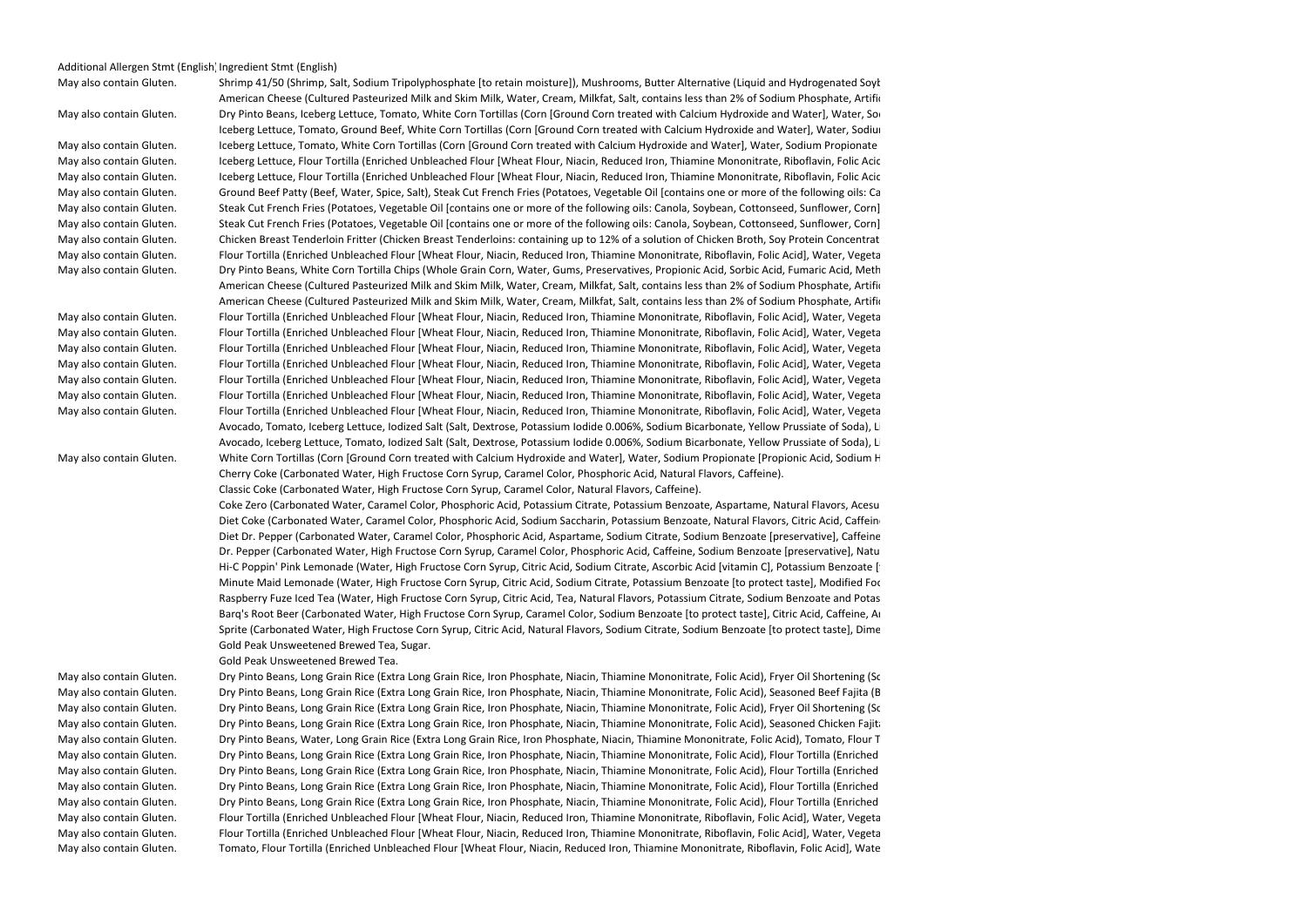May also contain Gluten. <br>May also contain Gluten. The Flour Tortilla (Enriched Unbleached Flour [Wheat Flour, Niacin, Reduced Iron, Thiamine Mononitrate, Riboflavin, Folic Acid], Water, Vegeta May also contain Gluten. 

Samp Pinto Beans, Water, Ground Beef, Flour Tortilla (Enriched Unbleached Flour [Wheat Flour, Niacin, Reduced Iron, Thiamine Mononitrate The Samph Contains and Samph Consenting Consenting Manuscr American Cheese (Cultured Pasteurized Milk and Skim Milk. Water, Cream, Milkfat, Salt, contains less than 2% of Sodium Phosphate, Artific May also contain Gluten. Water, Ground Beef, Tomato Chopped Crushed Puree (Fresh Vine-Ripened Chopped Tomatoes, Salt, Citric Acid), All-Purpose Flour (Bleache May also contain Gluten. <br>May also contain Gluten. The Flour Tortilla (Enriched Unbleached Flour [Wheat Flour, Niacin, Reduced Iron, Thiamine Mononitrate, Riboflavin, Folic Acid], Water, Vegeta May also contain Gluten. <br>May also contain Gluten. The Flour Tortilla (Enriched Unbleached Flour [Wheat Flour, Niacin, Reduced Iron, Thiamine Mononitrate, Riboflavin, Folic Acid], Water, Vegeta Heavy Whipping Cream (Heavy Cream, Milk, contains less than 0.5% of: Mono and Diglycerides, Polysorbate 80, Carrageenan), Cilantro, Co White Corn Tortillas (Corn [Specially Ground Corn treated with Calcium Hydroxide and Water], Sodium Propionate [Propionic Acid, Sodium May also contain Gluten. White Corn Tortillas (Corn [Specially Ground Corn treated with Calcium Hydroxide and Water], Sodium Propionate [Propionic Acid, Sodium May also contain Gluten. White Corn Tortillas (Corn [Specially Ground Corn treated with Calcium Hydroxide and Water], Sodium Propionate [Propionic Acid, Sodium May also contain Gluten. Water, Fryer Oil Shortening (Soybean Oil, TBHQ and Citric Acid [added to protect flavor], Dimethylpolysiloxane [anti-foaming agent]), All-Pu May also contain Gluten. <br>May also contain Gluten. The Flour Tortilla (Enriched Unbleached Flour [Wheat Flour, Niacin, Reduced Iron, Thiamine Mononitrate, Riboflavin, Folic Acid], Water, Vegeta May also contain Gluten. Dry Pinto Beans, Tomato, Onion, Bacon Pieces Cooked (Bacon [cured with Water, Salt, Sugar, Sodium Erythorbate, Sodium Nitrite. May also Iceberg Lettuce.

Cheddar Cheese (Pasteurized Milk, Cheese Cultures, Salt, Enzymes, Annatto), Monterey Jack Cheese (Pasteurized Milk, Cheese Cultures, Salt, Enzymes). May also contain Gluten. Tomato Chopped Crushed Puree (Fresh Vine-Ripened Chopped Tomatoes, Salt, Citric Acid), Onion, Water, Tomato, Poblano Chile Peppers, May also contain Gluten. Dry Pinto Beans, Fryer Oil Shortening (Soybean Oil, TBHQ and Citric Acid [added to protect flavor], Dimethylpolysiloxane [anti-foaming ager] May also contain Gluten. Tamale (Masa: Water, Ground Corn with traces of Lime, Soybean Oil, Salt, Paprika [Natural Extracts of Paprika, Soybean Oil], Garlic [Soybea 7011] and Soybean. May also contain Gluten. Long Grain Rice (Extra Long Grain Rice, Iron Phosphate, Niacin, Thiamine Mononitrate, Folic Acid), European Butter Blend (Vegetable Oil Blotter Rice) May also contain Gluten. Fried Xango Chimi Cheesecake (Original Cheesecake Filling: Cream Cheese [Cream, Milk, Lactic Acid, Salt, Xanthan, Carob Bean and Guar Gu May also contain Gluten. 

Shrownie Bites (Sugar, Eggs, Enriched Wheat Flour [Wheat Flour, Malted Barley Flour, Niacin, Reduced Iron, Thiamin Mononitrate, Riboflavi May also contain Gluten. 
Samilla Ice Cream (Milk, Cream, Skim Milk, Sugar, Corn Syrup, Natural and Artificial Vanilla Flavor, Mono and Diglycerides, Guar Gum, Sodiu Samilla That Artitical Vanilla Flavor, Mono and Diglycer May also contain Gluten. 
Samilla Ice Cream (Milk, Cream, Skim Milk, Sugar, Corn Syrup, Natural and Artificial Vanilla Flavor, Mono and Diglycerides, Guar Gum, Sodiu Samilla That Artitical Vanilla Flavor, Mono and Diglycer May also contain Gluten. Square Puff Pastry Dough (Enriched Flour [Bleached Wheat Flour, Niacin, Reduced Iron, Thiamine Mononitrate, Riboflavin, Folic Acid, Malte May also contain Gluten. Square Puff Pastry Dough (Enriched Flour [Bleached Wheat Flour, Niacin, Reduced Iron, Thiamine Mononitrate, Riboflavin, Folic Acid, Malte May also contain Gluten. Square Puff Pastry Dough (Enriched Flour [Bleached Wheat Flour, Niacin, Reduced Iron, Thiamine Mononitrate, Riboflavin, Folic Acid, Malte May also contain Gluten. 

Samp Pinto Beans, Long Grain Rice (Extra Long Grain Rice, Iron Phosphate, Niacin, Thiamine Mononitrate, Folic Acid), White Corn Tortillas (Com 1997) and the Corn Tortillas (Com 1997) and the Cons May also contain Gluten. Dry Pinto Beans, Long Grain Rice (Extra Long Grain Rice, Iron Phosphate, Niacin, Thiamine Mononitrate, Folic Acid), Water, White Corn Tortillas (Corn [Specially Ground Corn treated with Calcium Hydroxide and Water], Sodium Propionate [Propionic Acid, Sodium Hydroxide], Methylparaben, Propylparaben, Carboxymethyl Cellulose), Fryer Oil Shortening (Soybean Oil, TBHQ and Citric Acid [added to protect flavor], Dimethylpolysiloxane [anti-foaming agent]), Ground Beef, Tomato, European Butter Blend (Vegetable Oil Blend [Palm and Palm Kernel Oil, Soybean Oil), Skim Milk, Butter [Cream, Salt], contains less than 2% of Natural Flavor, Vitamin A Palmitate Added, Beta Carotene [color], Salt), All-Purpose Flour (Bleached Wheat Flour, Malted Barley Flour, Niacin, Iron, Thiamin Mononitrate, Riboflavin, Folic Acid), Red Bell Pepper, Onion, Iodized Salt (Salt, Dextrose, Potassium Iodide 0.006%, Sodium Bicarbonate, Yellow Prussiate of Soda), Bell Peppers, Carrots, Cheddar Cheese (Pasteurized Milk, Cheese Cultures, Salt, Enzymes, Annatto), Monterey Jack Cheese (Pasteurized Milk, Cheese Cultures, Salt, Enzymes), Tomato Crushed Heavy Concentrate (Fresh Vine-Ripened California Crushed Tomatoes, Salt, Citric Acid), Chicken Base (Salt, Wheat Flour, Sugar, Monosodium Glutamate, Onion Powder, Rendered Chicken Fat, Cooked Chicken Powder with Natural Flavor, Hydrolyzed Soy Protein, Turmeric, Disodium Guanylate, Disodium Inosinate, Xanthan Gum, Anti-caking Agent), Celery, Paprika (Paprika, Silicon Dioxide [added to make free flowing]), Garlic Powder, Cilantro, Cayenne Pepper, Blackened Redfish Seasoning (Salt, Garlic, Paprika, Black Pepper, Onion, White Pepper, Thyme, Red Pepper, Oregano), Light Chili Powder (Chili Pepper, Salt, Spices, Garlic, Silicon Dioxide [added to make free flowing]), Cumin, Black Pepper, Oregano, Red Chili Peppers, MSG. May also contain Gluten. 

Samp Pinto Beans, Long Grain Rice (Extra Long Grain Rice, Iron Phosphate, Niacin, Thiamine Mononitrate, Folic Acid), White Corn Tortillas (Com 1997) and the Corn Tortillas (Com 1997) and the Cons May also contain Gluten. Dry Pinto Beans, Long Grain Rice (Extra Long Grain Rice, Iron Phosphate, Niacin, Thiamine Mononitrate, Folic Acid), Water, White Corn Tortillas (Corn [Specially Ground Corn treated with Calcium Hydroxide and Water], Sodium Propionate [Propionic Acid, Sodium Hydroxide], Methylparaben, Propylparaben, Carboxymethyl Cellulose), Fryer Oil Shortening (Soybean Oil, TBHQ and Citric Acid [added to protect flavor], Dimethylpolysiloxane [anti-foaming agent]), Boneless Chicken Breast Pieces (Boneless Chicken Breast Pieces, contains up to 30% of a solution of: Water, Salt, Vinegar, Sodium Tripolyphosphate), European Butter Blend (Vegetable Oil Blend [Palm and Palm Kernel Oil, Soybean Oil), Skim Milk, Butter [Cream, Salt], contains less than 2% of Natural Flavor, Vitamin A Palmitate Added, Beta Carotene [color], Salt), All-Purpose Flour (Bleached Wheat Flour, Malted Barley Flour, Niacin, Iron, Thiamin Mononitrate, Riboflavin, Folic Acid), Tomato Chopped Crushed Puree (Fresh Vine-Ripened Chopped Tomatoes, Salt, Citric Acid), Red Bell Pepper, Tomato, Iodized Salt (Salt, Dextrose, Potassium Iodide 0.006%, Sodium Bicarbonate, Yellow Prussiate of Soda), Bell Peppers, Onion, Carrots, Cheddar Cheese (Pasteurized Milk, Cheese Cultures, Salt, Enzymes, Annatto), Monterey Jack Cheese (Pasteurized Milk, Cheese Cultures, Salt, Enzymes), Celery, Tomato Crushed Heavy Concentrate (Fresh Vine-Ripened California Crushed Tomatoes, Salt, Citric Acid), Chicken Base (Salt, Wheat Flour, Sugar, Monosodium Glutamate, Onion Powder, Rendered Chicken Fat, Cooked Chicken Powder with Natural Flavor, Hydrolyzed Soy Protein, Turmeric, Disodium Guanylate, Disodium Inosinate, Xanthan Gum, Anti-caking Agent), Paprika (Paprika, Silicon Dioxide [added to make free flowing]), Cilantro, Cayenne Pepper, Garlic Powder, Blackened Redfish Seasoning (Salt, Garlic, Paprika, Black Pepper, Onion, White Pepper, Thyme, Red Pepper, Oregano), Light Chili Powder (Chili Pepper, Salt, Spices, Garlic, Silicon Dioxide [added to make free flowing]), Cumin, Black Pepper, MSG, Oregano, Red Chili Peppers. May also contain Gluten. 

Samp Pinto Beans, Long Grain Rice (Extra Long Grain Rice, Iron Phosphate, Niacin, Thiamine Mononitrate, Folic Acid), White Corn Tortillas (Com 1997) and the Corn Tortillas (Com 1997) and the Cons May also contain Gluten. Dry Pinto Beans, Long Grain Rice (Extra Long Grain Rice, Iron Phosphate, Niacin, Thiamine Mononitrate, Folic Acid), Water, White Corn Tortillas (Corn [Specially Ground Corn treated with Calcium Hydroxide and Water], Sodium Propionate [Propionic Acid, Sodium Hydroxide], Methylparaben, Propylparaben, Carboxymethyl Cellulose), Fryer Oil Shortening (Soybean Oil, TBHQ and Citric Acid [added to protect flavor], Dimethylpolysiloxane [anti-foaming agent]), Boneless Chicken Breast Pieces (Boneless Chicken Breast Pieces, contains up to 30% of a solution of: Water, Salt, Vinegar, Sodium Tripolyphosphate), European Butter Blend (Vegetable Oil Blend [Palm and Palm Kernel Oil, Soybean Oil), Skim Milk, Butter [Cream, Salt], contains less than 2% of Natural Flavor, Vitamin A Palmitate Added, Beta Carotene [color], Salt), All-Purpose Flour (Bleached Wheat Flour, Malted Barley Flour, Niacin, Iron, Thiamin Mononitrate, Riboflavin, Folic Acid), Tomato Chopped Crushed Puree (Fresh Vine-Ripened Chopped Tomatoes, Salt, Citric Acid), Red Bell Pepper, Tomato, Iodized Salt (Salt, Dextrose, Potassium Iodide 0.006%, Sodium Bicarbonate, Yellow Prussiate of Soda), Bell Peppers, Onion, Carrots, Cheddar Cheese (Pasteurized Milk, Cheese Cultures, Salt, Enzymes, Annatto), Monterey Jack Cheese (Pasteurized Milk, Cheese Cultures, Salt, Enzymes), Celery, Tomato Crushed Heavy Concentrate (Fresh Vine-Ripened California Crushed Tomatoes, Salt, Citric Acid), Chicken Base (Salt, Wheat Flour, Sugar, Monosodium Glutamate, Onion Powder, Rendered Chicken Fat, Cooked Chicken Powder with Natural Flavor, Hydrolyzed Soy Protein, Turmeric, Disodium Guanylate, Disodium Inosinate, Xanthan Gum, Anti-caking Agent), Paprika (Paprika, Silicon Dioxide [added to make free flowing]), Cilantro, Cayenne Pepper, Garlic Powder, Blackened Redfish Seasoning (Salt, Garlic, Paprika, Black Pepper, Onion, White Pepper, Thyme, Red Pepper, Oregano), Light Chili Powder (Chili Pepper, Salt, Spices, Garlic, Silicon Dioxide [added to make free flowing]), Cumin, Black Pepper, MSG, Oregano, Red Chili Peppers. May also contain Gluten. 

Samp Pinto Beans, Long Grain Rice (Extra Long Grain Rice, Iron Phosphate, Niacin, Thiamine Mononitrate, Folic Acid), White Corn Tortillas (Com 1997) and the Corn Tortillas (Com 1997) and the Cons May also contain Gluten. 

Samp Pinto Beans, Long Grain Rice (Extra Long Grain Rice, Iron Phosphate, Niacin, Thiamine Mononitrate, Folic Acid), White Corn Tortillas (Com 1997) and the Corn Tortillas (Com 1997) and the Cons May also contain Gluten. Dry Pinto Beans, Long Grain Rice (Extra Long Grain Rice, Iron Phosphate, Niacin, Thiamine Mononitrate, Folic Acid), Heavy Whipping Cream (Heavy Cream, Milk, contains less than 0.5% of: Mono and Diglycerides, Polysorbate 80, Carrageenan), Flour Tortilla (Enriched Unbleached Flour [Wheat Flour, Niacin, Reduced Iron, Thiamine Mononitrate, Riboflavin, Folic Acid], Water, Vegetable Shortening [contains one or more of the following: Palm Oil and/or Corn Oil], contains 2% or less of the following: Salt, Aluminum Free Leavening [Sodium Acid Pyrophosphate, Sodium Bicarbonate, Corn Starch, Monocalcium Phosphate], Wheat Protein, Calcium Propionate and Sorbic Acid [preservatives], Fumaric Acid, Gum Blend, Dough Conditioner [Lecithin, Mono and Diglycerides, Sodium Metabisulphite]), Spinach, Fryer Oil Shortening (Soybean Oil, TBHQ and Citric Acid [added to protect flavor], Dimethylpolysiloxane [anti-foaming agent]), Tomato, European Butter Blend (Vegetable Oil Blend [Palm and Palm Kernel Oil, Soybean Oil), Skim Milk, Butter [Cream, Salt], contains less than 2% of Natural Flavor, Vitamin A Palmitate Added, Beta Carotene [color], Salt), Cheddar Cheese (Pasteurized Milk, Cheese Cultures, Salt, Enzymes, Annatto), Monterey Jack Cheese (Pasteurized Milk, Cheese Cultures, Salt, Enzymes), Mushrooms, Onion, All-Purpose Flour (Bleached Wheat Flour, Malted Barley Flour, Niacin, Iron, Thiamin Mononitrate, Riboflavin, Folic Acid), Iceberg Lettuce, Iodized Salt (Salt, Dextrose, Potassium Iodide 0.006%, Sodium Bicarbonate, Yellow Prussiate of Soda), Bell Peppers, Red Bell Pepper, Carrots, Water, Cilantro, Toasted Japanese Panko Bread Crumbs (Wheat Flour, contains 2% or less of the following: Sugar, Yeast, Soybean Oil, Salt), Chicken Base (Salt, Wheat Flour, Sugar, Monosodium Glutamate, Onion Powder, Rendered Chicken Fat, Cooked Chicken Powder with Natural Flavor, Hydrolyzed Soy Protein, Turmeric, Disodium Guanylate, Disodium Inosinate, Xanthan Gum, Anti-caking Agent), Butter Alternative (Liquid and Hydrogenated Soybean Oil, contains less than 2% of Salt, Sunflower Lecithin, Natural Flavor, Beta Carotene [color]), Cornstarch, Jalapeno, Paprika (Paprika, Silicon Dioxide [added to make free flowing]), Chopped Garlic in Water (Garlic, Water, Citric Acid. Contains: Naturally Occurring Sulfites), Cayenne Pepper, Blackened Redfish Seasoning (Salt, Garlic, Paprika, Black Pepper, Onion, White Pepper, Thyme, Red Pepper, Oregano), Lime Juice, Garlic Powder, Black Pepper, Seasoned Salt (Salt, Sugar, Spices [including Paprika and Turmeric], Onion, Cornstarch, Garlic, Tricalcium Phosphate [prevents caking], Natural Flavor, Paprika Oleoresin [color]), Light Chili Powder (Chili Pepper, Salt, Spices, Garlic, Silicon Dioxide [added to make free flowing]), Red Chili Peppers, White Pepper, Cumin, Nutmeg, Oregano. May also contain Gluten. Seasoned Beef Fajita (Beef Tenderized with Bromelain and Papain, Mechanically Tenderized. Contains up to 30% of a Solution of: Water, Se Santer and Daylong Seasoned Beef Fajita (Beef Tenderized wit May also contain Gluten. Seasoned Chicken Fajita (Boneless Skinless Chicken Breast, containing up to 30% of a solution of: Water, Seasoning [Salt, Monosodium Glut and all and and all and all and all all and all all all all May also contain Gluten. 

Long Grain Rice (Extra Long Grain Rice, Iron Phosphate, Niacin, Thiamine Mononitrate, Folic Acid), Onion, Dry Pinto Beans, Flour Tortilla (Er May also contain Gluten. 
Sampu Pinto Beans, Long Grain Rice (Extra Long Grain Rice, Iron Phosphate, Niacin, Thiamine Mononitrate, Folic Acid), Onion, Shrimp 41/50 (S May also contain Gluten. Shrimp 41/50 (Shrimp, Salt, Sodium Tripolyphosphate [to retain moisture]), Long Grain Rice (Extra Long Grain Rice, Iron Phosphate, Niacin, May also contain Gluten. Seasoned Beef Fajita (Beef Tenderized with Bromelain and Papain, Mechanically Tenderized. Contains up to 30% of a Solution of: Water, Se Santer and Daylong Seasoned Beef Fajita (Beef Tenderized wit May also contain Gluten. Seasoned Chicken Fajita (Boneless Skinless Chicken Breast, containing up to 30% of a solution of: Water, Seasoning [Salt, Monosodium Glut and all and and all and all and all all and all all all all May also contain Gluten. 

Long Grain Rice (Extra Long Grain Rice, Iron Phosphate, Niacin, Thiamine Mononitrate, Folic Acid), Dry Pinto Beans, Flour Tortilla (Enriched May also contain Gluten. 

Samp Pinto Beans, Long Grain Rice (Extra Long Grain Rice, Iron Phosphate, Niacin, Thiamine Mononitrate, Folic Acid), Shrimp 41/50 (Shrimp, May also contain Gluten. Shrimp 41/50 (Shrimp, Salt, Sodium Tripolyphosphate [to retain moisture]), Long Grain Rice (Extra Long Grain Rice, Iron Phosphate, Niacin, May also contain Gluten. Sacround Beef Patty (Beef, Water, Spice, Salt), Steak Cut French Fries (Potatoes, Vegetable Oil [contains one or more of the following oils: Ca match on the following oils: Ca match of the followin May also contain Gluten. Long Grain Rice (Extra Long Grain Rice, Iron Phosphate, Niacin, Thiamine Mononitrate, Folic Acid), Bacon Slab Center Cut Smoked (Bacon [cured with Water, Salt, Sugar, Sodium Phosphate, Sodium Erythorbate, Sodium Nitrite]), Shrimp 16/20 (Shrimp, Water, Salt, Sodium Carbonate, Sodium Citrate), Dry Pinto Beans, Monterey Jack Cheese (Pasteurized Milk, Cheese Cultures, Salt, Enzymes), Tomato, Butter Alternative (Liquid and Hydrogenated Soybean Oil, contains less than 2% of Salt, Sunflower Lecithin, Natural Flavor, Beta Carotene [color]), Onion, European Butter Blend (Vegetable Oil Blend [Palm and Palm Kernel Oil, Soybean Oil), Skim Milk, Butter [Cream, Salt], contains less than 2% of Natural Flavor, Vitamin A Palmitate Added, Beta Carotene [color], Salt), Jalapeno Pepper, Lime, Chicken Base (Salt, Wheat Flour, Sugar, Monosodium Glutamate, Onion Powder, Rendered Chicken Fat, Cooked Chicken Powder with Natural Flavor, Hydrolyzed Soy Protein, Turmeric, Disodium Guanylate, Disodium Inosinate, Xanthan Gum, Anti-caking Agent), White Wine, Bell Peppers, Red Bell Pepper, Bacon Pieces Cooked (Bacon [cured with Water, Salt, Sugar, Sodium Erythorbate, Sodium Nitrite. May also contain Dextrose, Flavoring, Honey, Potassium Chloride, Potassium Lactate, Smoke Flavoring, Sodium Diacetate, Sodium Phosphate]), Carrots, Fryer Oil Shortening (Soybean Oil, TBHQ and Citric Acid [added to protect flavor], Dimethylpolysiloxane [anti-foaming agent]), Sliced Jalapeno Peppers (Jalapeno Peppers, Vinegar, Iodized Salt), Cilantro, Iodized Salt (Salt, Dextrose, Potassium Iodide 0.006%, Sodium Bicarbonate, Yellow Prussiate of Soda), Chopped Garlic in Water (Garlic, Water, Citric Acid. Contains: Naturally Occurring Sulfites), Granulated Garlic, Blackened Redfish Seasoning (Salt, Garlic, Paprika, Black Pepper, Onion, White Pepper, Thyme, Red Pepper, Oregano), Cumin, Red Chili Peppers. May also contain Gluten. Dry Pinto Beans, Long Grain Rice (Extra Long Grain Rice, Iron Phosphate, Niacin, Thiamine Mononitrate, Folic Acid), Seasoned Chicken Fajita (Boneless Skinless Chicken Breast, containing up to 30% of a solution of: Water, Seasoning [Salt, Monosodium Glutamate, Spices, Garlic Powder, Onion Powder, Chili Powder, Citric Acid, Anti-caking Agent, Soybean Oil], Vinegar, Sodium Tripolyphosphate), Tomato, Heavy Whipping Cream (Heavy Cream, Milk, contains less than 0.5% of: Mono and Diglycerides, Polysorbate 80, Carrageenan), Fryer Oil Shortening (Soybean Oil, TBHQ and Citric Acid [added to protect flavor], Dimethylpolysiloxane [anti-foaming agent]), Spinach, Onion, European Butter Blend (Vegetable Oil Blend [Palm and Palm Kernel Oil, Soybean Oil), Skim Milk, Butter [Cream, Salt], contains less than 2% of Natural Flavor, Vitamin A Palmitate Added, Beta Carotene [color], Salt), Cheddar Cheese (Pasteurized Milk, Cheese Cultures, Salt, Enzymes, Annatto), Monterey Jack Cheese (Pasteurized Milk, Cheese Cultures, Salt, Enzymes), American Cheese (Cultured Pasteurized Milk and Skim Milk, Water, Cream, Milkfat, Salt, contains less than 2% of Sodium Phosphate, Artificial Color, Enzymes), All-Purpose Flour (Bleached Wheat Flour, Malted Barley Flour, Niacin, Iron, Thiamin Mononitrate, Riboflavin, Folic Acid), Iceberg Lettuce, Water, Bell Peppers, Mushrooms, Iodized Salt (Salt, Dextrose, Potassium Iodide 0.006%, Sodium Bicarbonate, Yellow Prussiate of Soda), Red Bell Pepper, Carrots, Cilantro, Jalapeno, Chicken Base (Salt, Wheat Flour, Sugar, Monosodium Glutamate, Onion Powder, Rendered Chicken Fat, Cooked Chicken Powder with Natural Flavor, Hydrolyzed Soy Protein, Turmeric, Disodium Guanylate, Disodium Inosinate, Xanthan Gum, Anti-caking Agent), Celery, Toasted Japanese Panko Bread Crumbs (Wheat Flour, contains 2% or less of the following: Sugar, Yeast, Soybean Oil, Salt), Lime Juice, Cornstarch, Paprika (Paprika, Silicon Dioxide [added to make free flowing]), Butter Alternative (Liquid and Hydrogenated Soybean Oil, contains less than 2% of Salt, Sunflower Lecithin, Natural Flavor, Beta Carotene [color]), Cayenne Pepper, Blackened Redfish Seasoning (Salt, Garlic, Paprika, Black Pepper, Onion, White Pepper, Thyme, Red Pepper, Oregano), Garlic Powder, Sliced Jalapeno Peppers (Jalapeno Peppers, Vinegar, Iodized Salt), Chopped Garlic in Water (Garlic, Water, Citric Acid. Contains: Naturally Occurring Sulfites), Black Pepper, Seasoned Salt (Salt, Sugar, Spices [including Paprika and Turmeric], Onion, Cornstarch, Garlic, Tricalcium Phosphate [prevents caking], Natural Flavor, Paprika Oleoresin [color]), Light Chili Powder (Chili Pepper, Salt, Spices, Garlic, Silicon Dioxide [added to make free flowing]), Red Chili Peppers, Cumin, White Pepper, Oregano, Nutmeg. May also contain Gluten. Dry Pinto Beans, Long Grain Rice (Extra Long Grain Rice, Iron Phosphate, Niacin, Thiamine Mononitrate, Folic Acid), Avocado, Monterey Jack Cheese (Pasteurized Milk, Cheese Cultures, Salt, Enzymes), Buttermilk (Cultured Lowfat Milk, Nonfat Dry Milk, Modified Food Starch, Salt, Sodium Citrate, Mono and Diglycerides, Carrageenan, Carob Bean Gum, Vitamin A Palmitate, Vitamin D3), Fryer Oil Shortening (Soybean Oil, TBHQ and Citric Acid [added to protect flavor], Dimethylpolysiloxane [anti-foaming agent]), Toasted Japanese Panko Bread Crumbs (Wheat Flour, contains 2% or less of the following: Sugar, Yeast, Soybean Oil, Salt), Seasoned Beef Fajita (Beef Tenderized with Bromelain and Papain, Mechanically Tenderized. Contains up to 30% of a Solution of: Water, Seasoning [Salt, Spices, Dehydrated Garlic, Dehydrated Onion, Disodium Guanylate, Disodium Inosinate, Dextrose], Soy Sauce [Water, Wheat, Soybeans, Salt, Sodium Benzoate (less than 1/10th of 1% as a preservative)], Meat Enhancer [Modified Corn Starch, Soy Protein Concentrate, Sodium Phosphates (18%), Carrageenan, Salt, Soybean Oil (processing aid)], Sodium Tripolyphosphate, Tenderizer [Maltodextrin, Bromelain, Papain, not more than 2% Silicon Dioxide [added to prevent caking]. Contains Sulfites: 25 ppm), Heavy Whipping Cream (Heavy Cream, Milk, contains less than 0.5% of: Mono and Diglycerides, Polysorbate 80, Carrageenan), Tomato, American Cheese (Cultured Pasteurized Milk and Skim Milk, Water, Cream, Milkfat, Salt, contains less than 2% of Sodium Phosphate, Artificial Color, Enzymes), European Butter Blend (Vegetable Oil Blend [Palm and Palm Kernel Oil, Soybean Oil), Skim Milk, Butter [Cream, Salt], contains less than 2% of Natural Flavor, Vitamin A Palmitate Added, Beta Carotene [color], Salt), Water, Onion, All-Purpose Flour (Bleached Wheat Flour, Malted Barley Flour, Niacin, Iron, Thiamin Mononitrate, Riboflavin, Folic Acid), Tomato Chopped Crushed Puree (Fresh Vine-Ripened Chopped Tomatoes, Salt, Citric Acid), Iceberg Lettuce, Bell Peppers, Iodized Salt (Salt, Dextrose, Potassium Iodide 0.006%, Sodium Bicarbonate, Yellow Prussiate of Soda), Red Bell Pepper, Carrots, Cheddar Cheese (Pasteurized Milk, Cheese Cultures, Salt, Enzymes, Annatto), Cilantro, Celery, Chicken Base (Salt, Wheat Flour, Sugar, Monosodium Glutamate, Onion Powder, Rendered Chicken Fat, Cooked Chicken Powder with Natural Flavor, Hydrolyzed Soy Protein, Turmeric, Disodium Guanylate, Disodium Inosinate, Xanthan Gum, Anti-caking Agent), Chipotle Peppers in Adobo Sauce (Chipotle Peppers, Water, Tomato Puree, Corn Oil, Corn Starch, Salt, Vinegar, Caramel Color, Onion Powder, Garlic Powder, Spices), Jalapeno, Poblano Chile Peppers, Paprika (Paprika, Silicon Dioxide [added to make free flowing]), Cornstarch, Sliced Jalapeno Peppers (Jalapeno Peppers, Vinegar, Iodized Salt), Cayenne Pepper, Blackened Redfish Seasoning (Salt, Garlic, Paprika, Black Pepper, Onion, White Pepper, Thyme, Red Pepper, Oregano), Lime Juice, Garlic Powder, Granulated Garlic, Seasoned Salt (Salt, Sugar, Spices [including Paprika and Turmeric], Onion, Cornstarch, Garlic, Tricalcium Phosphate [prevents caking], Natural Flavor, Paprika Oleoresin [color]), Cumin, Red Chili Peppers, Oregano. May also contain Gluten. Dry Pinto Beans, Long Grain Rice (Extra Long Grain Rice, Iron Phosphate, Niacin, Thiamine Mononitrate, Folic Acid), Avocado, Monterey Jack Cheese (Pasteurized Milk, Cheese Cultures, Salt, Enzymes), Buttermilk (Cultured Lowfat Milk, Nonfat Dry Milk, Modified Food Starch, Salt, Sodium Citrate, Mono and Diglycerides, Carrageenan, Carob Bean Gum, Vitamin A Palmitate, Vitamin D3), Fryer Oil Shortening (Soybean Oil, TBHQ and Citric Acid [added to protect flavor], Dimethylpolysiloxane [anti-foaming agent]), Toasted Japanese Panko Bread Crumbs (Wheat Flour, contains 2% or less of the following: Sugar, Yeast, Soybean Oil, Salt), Seasoned Chicken Fajita (Boneless Skinless Chicken Breast, containing up to 30% of a solution of: Water, Seasoning [Salt, Monosodium Glutamate, Spices, Garlic Powder, Onion Powder, Chili Powder, Citric Acid, Anti-caking Agent, Soybean Oil], Vinegar, Sodium Tripolyphosphate), Heavy Whipping Cream (Heavy Cream, Milk, contains less than 0.5% of: Mono and Diglycerides, Polysorbate 80, Carrageenan), Tomato, American Cheese (Cultured Pasteurized Milk and Skim Milk, Water, Cream, Milkfat, Salt, contains less than 2% of Sodium Phosphate, Artificial Color, Enzymes), European Butter Blend (Vegetable Oil Blend [Palm and Palm Kernel Oil, Soybean Oil), Skim Milk, Butter [Cream, Salt], contains less than 2% of Natural Flavor, Vitamin A Palmitate Added, Beta Carotene [color], Salt), Water, Onion, All-Purpose Flour (Bleached Wheat Flour, Malted Barley Flour, Niacin, Iron, Thiamin Mononitrate, Riboflavin, Folic Acid), Tomato Chopped Crushed Puree (Fresh Vine-Ripened Chopped Tomatoes, Salt, Citric Acid), Iceberg Lettuce, Bell Peppers, Iodized Salt (Salt, Dextrose, Potassium Iodide 0.006%, Sodium Bicarbonate, Yellow Prussiate of Soda), Red Bell Pepper, Carrots, Cheddar Cheese (Pasteurized Milk, Cheese Cultures, Salt, Enzymes, Annatto), Cilantro, Celery, Chicken Base (Salt, Wheat Flour, Sugar, Monosodium Glutamate, Onion Powder, Rendered Chicken Fat, Cooked Chicken Powder with Natural Flavor, Hydrolyzed Soy Protein, Turmeric, Disodium Guanylate, Disodium Inosinate, Xanthan Gum, Anti-caking Agent), Chipotle Peppers in Adobo Sauce (Chipotle Peppers, Water, Tomato Puree, Corn Oil, Corn Starch, Salt, Vinegar, Caramel Color, Onion Powder, Garlic Powder, Spices), Jalapeno, Poblano Chile Peppers, Paprika (Paprika, Silicon Dioxide [added to make free flowing]), Cornstarch, Sliced Jalapeno Peppers (Jalapeno Peppers, Vinegar, Iodized Salt), Cayenne Pepper, Blackened Redfish Seasoning (Salt, Garlic, Paprika, Black Pepper, Onion, White Pepper, Thyme, Red Pepper, Oregano), Lime Juice, Garlic Powder, Granulated Garlic, Seasoned Salt (Salt, Sugar, Spices [including Paprika and Turmeric], Onion, Cornstarch, Garlic, Tricalcium Phosphate [prevents caking], Natural Flavor, Paprika Oleoresin [color]), Cumin, Red Chili Peppers, Oregano. May also contain Gluten. 
Composed an Extra Long Grain Rice (Extra Long Grain Rice, Iron Phosphate, Niacin, Thiamine Mononitrate, Folic Acid), Avocado, Monterey Jac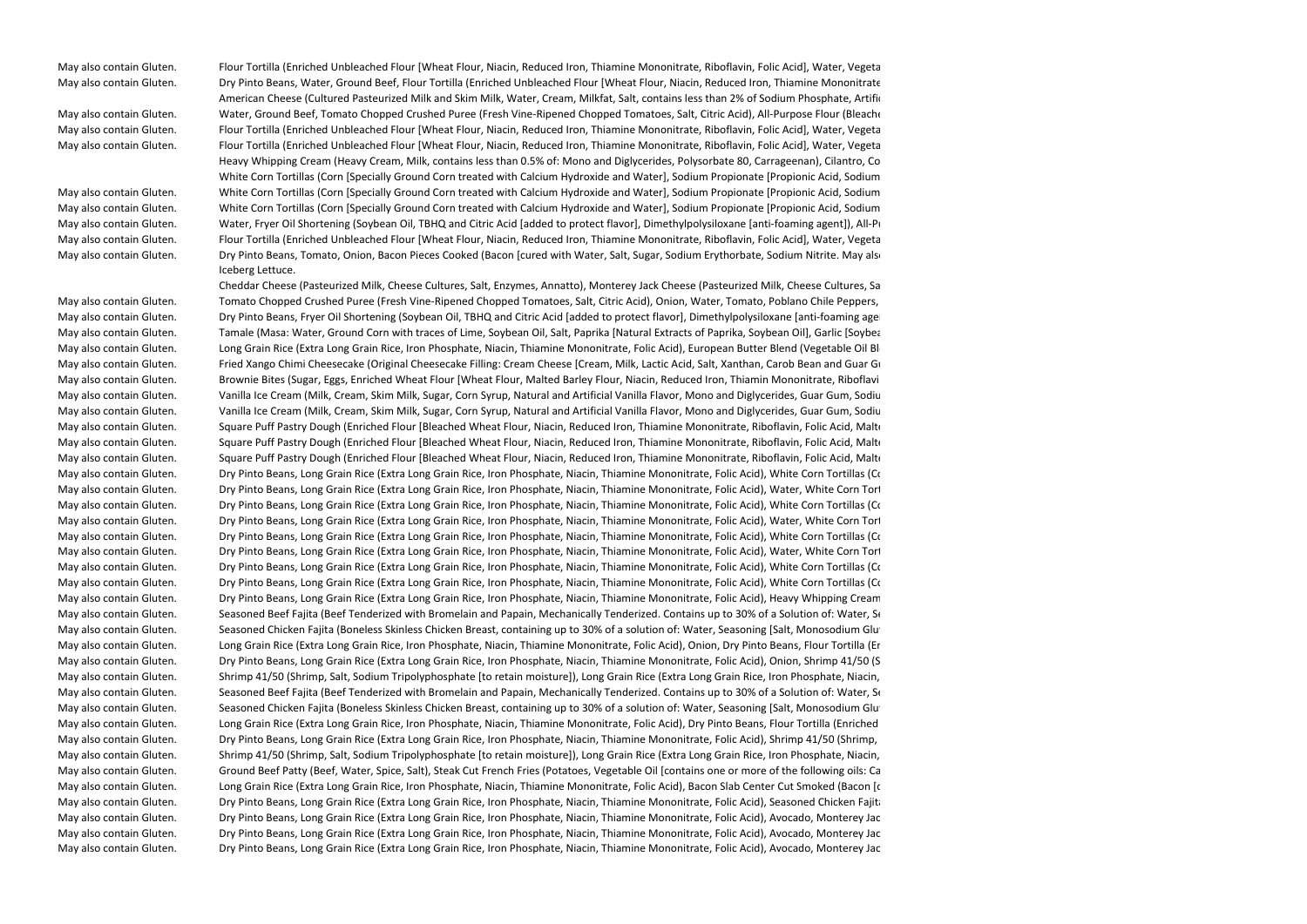May also contain Gluten. 

Long Grain Rice (Extra Long Grain Rice, Iron Phosphate, Niacin, Thiamine Mononitrate, Folic Acid), Tilapia Fillet (Tilapia Fillet, Water), Dry Pi May also contain Gluten. Dry Pinto Beans, Long Grain Rice (Extra Long Grain Rice, Iron Phosphate, Niacin, Thiamine Mononitrate, Folic Acid), Seasoned Chicken Fajita (Boneless Skinless Chicken Breast, containing up to 30% of a solution of: Water, Seasoning [Salt, Monosodium Glutamate, Spices, Garlic Powder, Onion Powder, Chili Powder, Citric Acid, Anti-caking Agent, Soybean Oil], Vinegar, Sodium Tripolyphosphate), American Cheese (Cultured Pasteurized Milk and Skim Milk, Water, Cream, Milkfat, Salt, contains less than 2% of Sodium Phosphate, Artificial Color, Enzymes), Fryer Oil Shortening (Soybean Oil, TBHQ and Citric Acid [added to protect flavor], Dimethylpolysiloxane [anti-foaming agent]), White Corn Tortilla Chips (Whole Grain Corn, Water, Gums, Preservatives, Propionic Acid, Sorbic Acid, Fumaric Acid, Methyl and Propyl Parabens, Lime. May contain soy and wheat), Tomato, All-Purpose Flour (Bleached Wheat Flour, Malted Barley Flour, Niacin, Iron, Thiamin Mononitrate, Riboflavin, Folic Acid), European Butter Blend (Vegetable Oil Blend [Palm and Palm Kernel Oil, Soybean Oil), Skim Milk, Butter [Cream, Salt], contains less than 2% of Natural Flavor, Vitamin A Palmitate Added, Beta Carotene [color], Salt), Butter Alternative (Liquid and Hydrogenated Soybean Oil, contains less than 2% of Salt, Sunflower Lecithin, Natural Flavor, Beta Carotene [color]), Water, Egg, Onion, Bell Peppers, Iceberg Lettuce, Milk (Whole Milk, Vitamin D), Toasted Japanese Panko Bread Crumbs (Wheat Flour, contains 2% or less of the following: Sugar, Yeast, Soybean Oil, Salt), Iodized Salt (Salt, Dextrose, Potassium Iodide 0.006%, Sodium Bicarbonate, Yellow Prussiate of Soda), Red Bell Pepper, Carrots, Cheddar Cheese (Pasteurized Milk, Cheese Cultures, Salt, Enzymes, Annatto), Monterey Jack Cheese (Pasteurized Milk, Cheese Cultures, Salt, Enzymes), Celery, White Wine, Cilantro, Chicken Base (Salt, Wheat Flour, Sugar, Monosodium Glutamate, Onion Powder, Rendered Chicken Fat, Cooked Chicken Powder with Natural Flavor, Hydrolyzed Soy Protein, Turmeric, Disodium Guanylate, Disodium Inosinate, Xanthan Gum, Anti-caking Agent), Jalapeno, Sliced Jalapeno Peppers (Jalapeno Peppers, Vinegar, Iodized Salt), Paprika (Paprika, Silicon Dioxide [added to make free flowing]), Chopped Garlic in Water (Garlic, Water, Citric Acid. Contains: Naturally Occurring Sulfites), Cayenne Pepper, Blackened Redfish Seasoning (Salt, Garlic, Paprika, Black Pepper, Onion, White Pepper, Thyme, Red Pepper, Oregano), Lime Juice, Garlic Powder, Kosher Salt (Salt, Yellow Prussiate of Soda), Seasoned Salt (Salt, Sugar, Spices [including Paprika and Turmeric], Onion, Cornstarch, Garlic, Tricalcium Phosphate [prevents caking], Natural Flavor, Paprika Oleoresin [color]), Black Pepper, Red Chili Peppers, Cumin, Oregano. May also contain Gluten. Dry Pinto Beans, Long Grain Rice (Extra Long Grain Rice, Iron Phosphate, Niacin, Thiamine Mononitrate, Folic Acid), Flour Tortilla (Enriched Unbleached Flour [Wheat Flour, Niacin, Reduced Iron, Thiamine Mononitrate, Riboflavin, Folic Acid], Water, Vegetable Shortening [contains one or more of the following: Palm Oil and/or Corn Oil], contains 2% or less of the following: Salt, Aluminum Free Leavening [Sodium Acid Pyrophosphate, Sodium Bicarbonate, Corn Starch, Monocalcium Phosphate], Wheat Protein, Calcium Propionate and Sorbic Acid [preservatives], Fumaric Acid, Gum Blend, Dough Conditioner [Lecithin, Mono and Diglycerides, Sodium Metabisulphite]), Fryer Oil Shortening (Soybean Oil, TBHQ and Citric Acid [added to protect flavor], Dimethylpolysiloxane [anti-foaming agent]), American Cheese (Cultured Pasteurized Milk and Skim Milk, Water, Cream, Milkfat, Salt, contains less than 2% of Sodium Phosphate, Artificial Color, Enzymes), Tomato, Seasoned Beef Fajita (Beef Tenderized with Bromelain and Papain, Mechanically Tenderized. Contains up to 30% of a Solution of: Water, Seasoning [Salt, Spices, Dehydrated Garlic, Dehydrated Onion, Disodium Guanylate, Disodium Inosinate, Dextrose], Soy Sauce [Water, Wheat, Soybeans, Salt, Sodium Benzoate (less than 1/10th of 1% as a preservative)], Meat Enhancer [Modified Corn Starch, Soy Protein Concentrate, Sodium Phosphates (18%), Carrageenan, Salt, Soybean Oil (processing aid)], Sodium Tripolyphosphate, Tenderizer [Maltodextrin, Bromelain, Papain, not more than 2% Silicon Dioxide [added to prevent caking]. Contains Sulfites: 25 ppm), European Butter Blend (Vegetable Oil Blend [Palm and Palm Kernel Oil, Soybean Oil), Skim Milk, Butter [Cream, Salt], contains less than 2% of Natural Flavor, Vitamin A Palmitate Added, Beta Carotene [color], Salt), Water, Cheddar Cheese (Pasteurized Milk, Cheese Cultures, Salt, Enzymes, Annatto), Monterey Jack Cheese (Pasteurized Milk, Cheese Cultures, Salt, Enzymes), Onion, All-Purpose Flour (Bleached Wheat Flour, Malted Barley Flour, Niacin, Iron, Thiamin Mononitrate, Riboflavin, Folic Acid), Iceberg Lettuce, Bell Peppers, Iodized Salt (Salt, Dextrose, Potassium Iodide 0.006%, Sodium Bicarbonate, Yellow Prussiate of Soda), Red Bell Pepper, Carrots, Celery, Chicken Base (Salt, Wheat Flour, Sugar, Monosodium Glutamate, Onion Powder, Rendered Chicken Fat, Cooked Chicken Powder with Natural Flavor, Hydrolyzed Soy Protein, Turmeric, Disodium Guanylate, Disodium Inosinate, Xanthan Gum, Anti-caking Agent), Cilantro, Jalapeno, Sliced Jalapeno Peppers (Jalapeno Peppers, Vinegar, Iodized Salt), Paprika (Paprika, Silicon Dioxide [added to make free flowing]), Cayenne Pepper, Blackened Redfish Seasoning (Salt, Garlic, Paprika, Black Pepper, Onion, White Pepper, Thyme, Red Pepper, Oregano), Lime Juice, Garlic Powder, Cumin, Oregano. May also contain Gluten. Dry Pinto Beans, Long Grain Rice (Extra Long Grain Rice, Iron Phosphate, Niacin, Thiamine Mononitrate, Folic Acid), Flour Tortilla (Enriched Unbleached Flour [Wheat Flour, Niacin, Reduced Iron, Thiamine Mononitrate, Riboflavin, Folic Acid], Water, Vegetable Shortening [contains one or more of the following: Palm Oil and/or Corn Oil], contains 2% or less of the following: Salt, Aluminum Free Leavening [Sodium Acid Pyrophosphate, Sodium Bicarbonate, Corn Starch, Monocalcium Phosphate], Wheat Protein, Calcium Propionate and Sorbic Acid [preservatives], Fumaric Acid, Gum Blend, Dough Conditioner [Lecithin, Mono and Diglycerides, Sodium Metabisulphite]), Fryer Oil Shortening (Soybean Oil, TBHQ and Citric Acid [added to protect flavor], Dimethylpolysiloxane [anti-foaming agent]), American Cheese (Cultured Pasteurized Milk and Skim Milk, Water, Cream, Milkfat, Salt, contains less than 2% of Sodium Phosphate, Artificial Color, Enzymes), Tomato, Seasoned Chicken Fajita (Boneless Skinless Chicken Breast, containing up to 30% of a solution of: Water, Seasoning [Salt, Monosodium Glutamate, Spices, Garlic Powder, Onion Powder, Chili Powder, Citric Acid, Anti-caking Agent, Soybean Oil], Vinegar, Sodium Tripolyphosphate), European Butter Blend (Vegetable Oil Blend [Palm and Palm Kernel Oil, Soybean Oil), Skim Milk, Butter [Cream, Salt], contains less than 2% of Natural Flavor, Vitamin A Palmitate Added, Beta Carotene [color], Salt), Water, Cheddar Cheese (Pasteurized Milk, Cheese Cultures, Salt, Enzymes, Annatto), Monterey Jack Cheese (Pasteurized Milk, Cheese Cultures, Salt, Enzymes), Onion, All-Purpose Flour (Bleached Wheat Flour, Malted Barley Flour, Niacin, Iron, Thiamin Mononitrate, Riboflavin, Folic Acid), Iceberg Lettuce, Bell Peppers, Iodized Salt (Salt, Dextrose, Potassium Iodide 0.006%, Sodium Bicarbonate, Yellow Prussiate of Soda), Red Bell Pepper, Carrots, Celery, Chicken Base (Salt, Wheat Flour, Sugar, Monosodium Glutamate, Onion Powder, Rendered Chicken Fat, Cooked Chicken Powder with Natural Flavor, Hydrolyzed Soy Protein, Turmeric, Disodium Guanylate, Disodium Inosinate, Xanthan Gum, Anti-caking Agent), Cilantro, Jalapeno, Sliced Jalapeno Peppers (Jalapeno Peppers, Vinegar, Iodized Salt), Paprika (Paprika, Silicon Dioxide [added to make free flowing]), Cayenne Pepper, Blackened Redfish Seasoning (Salt, Garlic, Paprika, Black Pepper, Onion, White Pepper, Thyme, Red Pepper, Oregano), Lime Juice, Garlic Powder, Cumin, Oregano. Apple Slices (Apples, Ascorbic Acid [vitamin C], Calcium).

Iceberg Lettuce, Tomato, Ground Beef, White Corn Tortillas (Corn [Ground Corn treated with Calcium Hydroxide and Water], Water, Sodiur May also contain Gluten. Slider Bun (White Flour [Wheat Flour, Enzyme], Water, Sugar, Soybean Oil, Salt, Leavening), European Butter Blend (Vegetable Oil Blend [P May also contain Gluten. Slider Bun (White Flour [Wheat Flour, Enzyme], Water, Sugar, Soybean Oil, Salt, Leavening), European Butter Blend (Vegetable Oil Blend [P May also contain Gluten. Cooked Breaded Dino Chicken Nuggets (Chicken Breast with Rib Meat, Water, Salt, Sodium Phosphate. Breading ingredients: Bleached Whe May also contain Gluten. 
Water, White Corn Tortillas (Corn [Specially Ground Corn treated with Calcium Hydroxide and Water], Sodium Propionate [Propionic Acid, Shoestring French Fries (Potatoes, Vegetable Oil [contains one or more of the following oils: Canola, Soybean, Cottonseed, Sunflower, Corr May also contain Gluten. Macaroni and Cheese (Cooked Enriched Macaroni Product [Water, Enriched Macaroni Product (Durum Wheat Semolina, Niacin, Ferrous Su May also contain Gluten. This report Tortilla (Enriched Unbleached Flour [Wheat Flour, Niacin, Reduced Iron, Thiamine Mononitrate, Riboflavin, Folic Acid], Water, Vegeta May also contain Gluten. 
Sepperoni Pizza (Enriched Flour [Wheat Flour, Malted Barley Flour, Niacin, Reduced Iron, Thiamine Mononitrate, Riboflavin, Folic Acid], Tortic Action, 2018 and the Pepperoni Pizza (Enriched Flour May also contain Gluten. Long Grain Rice (Extra Long Grain Rice, Iron Phosphate, Niacin, Thiamine Mononitrate, Folic Acid), Dry Pinto Beans, Fryer Oil Shortening (Soybean Oil, TBHQ and Citric Acid [added to protect flavor], Dimethylpolysiloxane [anti-foaming agent]), European Butter Blend (Vegetable Oil Blend [Palm and Palm Kernel Oil, Soybean Oil), Skim Milk, Butter [Cream, Salt], contains less than 2% of Natural Flavor, Vitamin A Palmitate Added, Beta Carotene [color], Salt), All-Purpose Flour (Bleached Wheat Flour, Malted Barley Flour, Niacin, Iron, Thiamin Mononitrate, Riboflavin, Folic Acid), Bell Peppers, Red Bell Pepper, Carrots, Iodized Salt (Salt, Dextrose, Potassium Iodide 0.006%, Sodium Bicarbonate, Yellow Prussiate of Soda), Water, Chicken Base (Salt, Wheat Flour, Sugar, Monosodium Glutamate, Onion Powder, Rendered Chicken Fat, Cooked Chicken Powder with Natural Flavor, Hydrolyzed Soy Protein, Turmeric, Disodium Guanylate, Disodium Inosinate, Xanthan Gum, Anti-caking Agent), Paprika (Paprika, Silicon Dioxide [added to make free flowing]), Cilantro, Cayenne Pepper, Blackened Redfish Seasoning (Salt, Garlic, Paprika, Black Pepper, Onion, White Pepper, Thyme, Red Pepper, Oregano), Garlic Powder, Cumin, Oregano. May also contain Gluten. White Corn Tortillas (Corn [Ground Corn treated with Calcium Hydroxide and Water], Water, Sodium Propionate [Propionic Acid, Sodium H May also contain Gluten. Dry Pinto Beans, Long Grain Rice (Extra Long Grain Rice, Iron Phosphate, Niacin, Thiamine Mononitrate, Folic Acid), Fryer Oil Shortening (Soybean Oil, TBHQ and Citric Acid [added to protect flavor], Dimethylpolysiloxane [anti-foaming agent]), Water, Flour Tortilla (Enriched Unbleached Flour [Wheat Flour, Niacin, Reduced Iron, Thiamine Mononitrate, Riboflavin, Folic Acid], Water, Vegetable Shortening [contains one or more of the following: Palm Oil and/or Corn Oil], contains 2% or less of the following: Salt, Aluminum Free Leavening [Sodium Acid Pyrophosphate, Sodium Bicarbonate, Corn Starch, Monocalcium Phosphate], Wheat Protein, Calcium Propionate and Sorbic Acid [preservatives], Fumaric Acid, Gum Blend, Dough Conditioner [Lecithin, Mono and Diglycerides, Sodium Metabisulphite]), Ground Beef, European Butter Blend (Vegetable Oil Blend [Palm and Palm Kernel Oil, Soybean Oil), Skim Milk, Butter [Cream, Salt], contains less than 2% of Natural Flavor, Vitamin A Palmitate Added, Beta Carotene [color], Salt), All-Purpose Flour (Bleached Wheat Flour, Malted Barley Flour, Niacin, Iron, Thiamin Mononitrate, Riboflavin, Folic Acid), Tomato, Iodized Salt (Salt, Dextrose, Potassium Iodide 0.006%, Sodium Bicarbonate, Yellow Prussiate of Soda), Red Bell Pepper, Bell Peppers, Tomato Chopped Crushed Puree (Fresh Vine-Ripened Chopped Tomatoes, Salt, Citric Acid), Carrots, Cheddar Cheese (Pasteurized Milk, Cheese Cultures, Salt, Enzymes, Annatto), Monterey Jack Cheese (Pasteurized Milk, Cheese Cultures, Salt, Enzymes), Onion, Chicken Base (Salt, Wheat Flour, Sugar, Monosodium Glutamate, Onion Powder, Rendered Chicken Fat, Cooked Chicken Powder with Natural Flavor, Hydrolyzed Soy Protein, Turmeric, Disodium Guanylate, Disodium Inosinate, Xanthan Gum, Anti-caking Agent), Paprika (Paprika, Silicon Dioxide [added to make free flowing]), Celery, Cayenne Pepper, Garlic Powder, Light Chili Powder (Chili Pepper, Salt, Spices, Garlic, Silicon Dioxide [added to make free flowing]), Cilantro, Blackened Redfish Seasoning (Salt, Garlic, Paprika, Black Pepper, Onion, White Pepper, Thyme, Red Pepper, Oregano), Cumin, Black Pepper, Oregano, Red Chili Peppers, Hydrolyzed Vegetable Protein (from Corn and Soy), Ground Cloves, Cinnamon. May also contain Gluten. Dry Pinto Beans, Long Grain Rice (Extra Long Grain Rice, Iron Phosphate, Niacin, Thiamine Mononitrate, Folic Acid), Flour Tortilla (Enriched Unbleached Flour [Wheat Flour, Niacin, Reduced Iron, Thiamine Mononitrate, Riboflavin, Folic Acid], Water, Vegetable Shortening [contains one or more of the following: Palm Oil and/or Corn Oil], contains 2% or less of the following: Salt, Aluminum Free Leavening [Sodium Acid Pyrophosphate, Sodium Bicarbonate, Corn Starch, Monocalcium Phosphate], Wheat Protein, Calcium Propionate and Sorbic Acid [preservatives], Fumaric Acid, Gum Blend, Dough Conditioner [Lecithin, Mono and Diglycerides, Sodium Metabisulphite]), Fryer Oil Shortening (Soybean Oil, TBHQ and Citric Acid [added to protect flavor], Dimethylpolysiloxane [anti-foaming agent]), Tomato, American Cheese (Cultured Pasteurized Milk and Skim Milk, Water, Cream, Milkfat, Salt, contains less than 2% of Sodium Phosphate, Artificial Color, Enzymes), Cheddar Cheese (Pasteurized Milk, Cheese Cultures, Salt, Enzymes, Annatto), Monterey Jack Cheese (Pasteurized Milk, Cheese Cultures, Salt, Enzymes), Ground Beef, European Butter Blend (Vegetable Oil Blend [Palm and Palm Kernel Oil, Soybean Oil), Skim Milk, Butter [Cream, Salt], contains less than 2% of Natural Flavor, Vitamin A Palmitate Added, Beta Carotene [color], Salt), Water, Onion, All-Purpose Flour (Bleached Wheat Flour, Malted Barley Flour, Niacin, Iron, Thiamin Mononitrate, Riboflavin, Folic Acid), Bell Peppers, Iceberg Lettuce, Red Bell Pepper, Iodized Salt (Salt, Dextrose, Potassium Iodide 0.006%, Sodium Bicarbonate, Yellow Prussiate of Soda), Celery, Carrots, Chicken Base (Salt, Wheat Flour, Sugar, Monosodium Glutamate, Onion Powder, Rendered Chicken Fat, Cooked Chicken Powder with Natural Flavor, Hydrolyzed Soy Protein, Turmeric, Disodium Guanylate, Disodium Inosinate, Xanthan Gum, Anti-caking Agent), Cilantro, Jalapeno, Sliced Jalapeno Peppers (Jalapeno Peppers, Vinegar, Iodized Salt), Paprika (Paprika, Silicon Dioxide [added to make free flowing]), Cayenne Pepper, Garlic Powder, Blackened Redfish Seasoning (Salt, Garlic, Paprika, Black Pepper, Onion, White Pepper, Thyme, Red Pepper, Oregano), Lime Juice, Black Pepper, Cumin, Oregano, Red Chili Peppers. May also contain Gluten. Dry Pinto Beans, Long Grain Rice (Extra Long Grain Rice, Iron Phosphate, Niacin, Thiamine Mononitrate, Folic Acid), Flour Tortilla (Enriched Unbleached Flour [Wheat Flour, Niacin, Reduced Iron, Thiamine Mononitrate, Riboflavin, Folic Acid], Water, Vegetable Shortening [contains one or more of the following: Palm Oil and/or Corn Oil], contains 2% or less of the following: Salt, Aluminum Free Leavening [Sodium Acid Pyrophosphate, Sodium Bicarbonate, Corn Starch, Monocalcium Phosphate], Wheat Protein, Calcium Propionate and Sorbic Acid [preservatives], Fumaric Acid, Gum Blend, Dough Conditioner [Lecithin, Mono and Diglycerides, Sodium Metabisulphite]), Fryer Oil Shortening (Soybean Oil, TBHQ and Citric Acid [added to protect flavor], Dimethylpolysiloxane [anti-foaming agent]), American Cheese (Cultured Pasteurized Milk and Skim Milk, Water, Cream, Milkfat, Salt, contains less than 2% of Sodium Phosphate, Artificial Color, Enzymes), Tomato, Cheddar Cheese (Pasteurized Milk, Cheese Cultures, Salt, Enzymes, Annatto), Monterey Jack Cheese (Pasteurized Milk, Cheese Cultures, Salt, Enzymes), Water, European Butter Blend (Vegetable Oil Blend [Palm and Palm Kernel Oil, Soybean Oil), Skim Milk, Butter [Cream, Salt], contains less than 2% of Natural Flavor, Vitamin A Palmitate Added, Beta Carotene [color], Salt), Boneless Chicken Breast Pieces (Boneless Chicken Breast Pieces, contains up to 30% of a solution of: Water, Salt, Vinegar, Sodium Tripolyphosphate), Onion, All-Purpose Flour (Bleached Wheat Flour, Malted Barley Flour, Niacin, Iron, Thiamin Mononitrate, Riboflavin, Folic Acid), Bell Peppers, Iceberg Lettuce, Red Bell Pepper, Tomato Chopped Crushed Puree (Fresh Vine-Ripened Chopped Tomatoes, Salt, Citric Acid), Celery, Iodized Salt (Salt, Dextrose, Potassium Iodide 0.006%, Sodium Bicarbonate, Yellow Prussiate of Soda), Carrots, Chicken Base (Salt, Wheat Flour, Sugar, Monosodium Glutamate, Onion Powder, Rendered Chicken Fat, Cooked Chicken Powder with Natural Flavor, Hydrolyzed Soy Protein, Turmeric, Disodium Guanylate, Disodium Inosinate, Xanthan Gum, Anti-caking Agent), Cilantro, Jalapeno, Sliced Jalapeno Peppers (Jalapeno Peppers, Vinegar, Iodized Salt), Paprika (Paprika, Silicon Dioxide [added to make free flowing]), Tomato Crushed Heavy Concentrate (Fresh Vine-Ripened California Crushed Tomatoes, Salt, Citric Acid), Cayenne Pepper, Blackened Redfish Seasoning (Salt, Garlic, Paprika, Black Pepper, Onion, White Pepper, Thyme, Red Pepper, Oregano), Lime Juice, Garlic Powder, Black Pepper, Cumin, Oregano. May also contain Gluten. Dry Pinto Beans, Long Grain Rice (Extra Long Grain Rice, Iron Phosphate, Niacin, Thiamine Mononitrate, Folic Acid), Water, White Corn Tortillas (Corn [Specially Ground Corn treated with Calcium Hydroxide and Water], Sodium Propionate [Propionic Acid, Sodium Hydroxide], Methylparaben, Propylparaben, Carboxymethyl Cellulose), Fryer Oil Shortening (Soybean Oil, TBHQ and Citric Acid [added to protect flavor], Dimethylpolysiloxane [anti-foaming agent]), Ground Beef, European Butter Blend (Vegetable Oil Blend [Palm and Palm Kernel Oil, Soybean Oil), Skim Milk, Butter [Cream, Salt], contains less than 2% of Natural Flavor, Vitamin A Palmitate Added, Beta Carotene [color], Salt), Tomato, All-Purpose Flour (Bleached Wheat Flour, Malted Barley Flour, Niacin, Iron, Thiamin Mononitrate, Riboflavin, Folic Acid), Red Bell Pepper, Iodized Salt (Salt, Dextrose, Potassium Iodide 0.006%, Sodium Bicarbonate, Yellow Prussiate of Soda), Bell Peppers, Carrots, Cheddar Cheese (Pasteurized Milk, Cheese Cultures, Salt, Enzymes, Annatto), Monterey Jack Cheese (Pasteurized Milk, Cheese Cultures, Salt, Enzymes), Onion, Chicken Base (Salt, Wheat Flour, Sugar, Monosodium Glutamate, Onion Powder, Rendered Chicken Fat, Cooked Chicken Powder with Natural Flavor, Hydrolyzed Soy Protein, Turmeric, Disodium Guanylate, Disodium Inosinate, Xanthan Gum, Anti-caking Agent), Tomato Crushed Heavy Concentrate (Fresh Vine-Ripened California Crushed Tomatoes, Salt, Citric Acid), Celery, Paprika (Paprika, Silicon Dioxide [added to make free flowing]), Cilantro, Garlic Powder, Cayenne Pepper, Blackened Redfish Seasoning (Salt, Garlic, Paprika, Black Pepper, Onion, White Pepper, Thyme, Red Pepper, Oregano), Light Chili Powder (Chili Pepper, Salt, Spices, Garlic, Silicon Dioxide [added to make free flowing]), Cumin, Black Pepper, Oregano, Red Chili Peppers, MSG. May also contain Gluten. Dry Pinto Beans, Long Grain Rice (Extra Long Grain Rice, Iron Phosphate, Niacin, Thiamine Mononitrate, Folic Acid), Water, White Corn Tortillas (Corn [Specially Ground Corn treated with Calcium Hydroxide and Water], Sodium Propionate [Propionic Acid, Sodium Hydroxide], Methylparaben, Propylparaben, Carboxymethyl Cellulose), Fryer Oil Shortening (Soybean Oil, TBHQ and Citric Acid [added to protect flavor], Dimethylpolysiloxane [anti-foaming agent]), Boneless Chicken Breast Pieces (Boneless Chicken Breast Pieces, contains up to 30% of a solution of: Water, Salt, Vinegar, Sodium Tripolyphosphate), European Butter Blend (Vegetable Oil Blend [Palm and Palm Kernel Oil, Soybean Oil), Skim Milk, Butter [Cream, Salt], contains less than 2% of Natural Flavor, Vitamin A Palmitate Added, Beta Carotene [color], Salt), All-Purpose Flour (Bleached Wheat Flour, Malted Barley Flour, Niacin, Iron, Thiamin Mononitrate, Riboflavin, Folic Acid), Red Bell Pepper, Tomato Chopped Crushed Puree (Fresh Vine-Ripened Chopped Tomatoes, Salt, Citric Acid), Iodized Salt (Salt, Dextrose, Potassium Iodide 0.006%, Sodium Bicarbonate, Yellow Prussiate of Soda), Bell Peppers, Tomato, Carrots, Cheddar Cheese (Pasteurized Milk, Cheese Cultures, Salt, Enzymes, Annatto), Monterey Jack Cheese (Pasteurized Milk, Cheese Cultures, Salt, Enzymes), Onion, Chicken Base (Salt, Wheat Flour, Sugar, Monosodium Glutamate, Onion Powder, Rendered Chicken Fat, Cooked Chicken Powder with Natural Flavor, Hydrolyzed Soy Protein, Turmeric, Disodium Guanylate, Disodium Inosinate, Xanthan Gum, Anti-caking Agent), Tomato Crushed Heavy Concentrate (Fresh Vine-Ripened California Crushed Tomatoes, Salt, Citric Acid), Celery, Paprika (Paprika, Silicon Dioxide [added to make free flowing]), Cilantro, Cayenne Pepper, Garlic Powder, Blackened Redfish Seasoning (Salt, Garlic, Paprika, Black Pepper, Onion, White Pepper, Thyme, Red Pepper, Oregano), Light Chili Powder (Chili Pepper, Salt, Spices, Garlic, Silicon Dioxide [added to make free flowing]), Cumin, Black Pepper, MSG, Oregano, Red Chili Peppers. May also contain Gluten. Dry Pinto Beans, Long Grain Rice (Extra Long Grain Rice, Iron Phosphate, Niacin, Thiamine Mononitrate, Folic Acid), Heavy Whipping Cream (Heavy Cream, Milk, contains less than 0.5% of: Mono and Diglycerides, Polysorbate 80, Carrageenan), White Corn Tortillas (Corn [Specially Ground Corn treated with Calcium Hydroxide and Water], Sodium Propionate [Propionic Acid, Sodium Hydroxide], Methylparaben, Propylparaben, Carboxymethyl Cellulose), Fryer Oil Shortening (Soybean Oil, TBHQ and Citric Acid [added to protect flavor], Dimethylpolysiloxane [anti-foaming agent]), Boneless Chicken Breast Pieces (Boneless Chicken Breast Pieces, contains up to 30% of a solution of: Water, Salt, Vinegar, Sodium Tripolyphosphate), European Butter Blend (Vegetable Oil Blend [Palm and Palm Kernel Oil, Soybean Oil), Skim Milk, Butter [Cream, Salt], contains less than 2% of Natural Flavor, Vitamin A Palmitate Added, Beta Carotene [color], Salt), Water, All-Purpose Flour (Bleached Wheat Flour, Malted Barley Flour, Niacin, Iron, Thiamin Mononitrate, Riboflavin, Folic Acid), Red Bell Pepper, Tomato Chopped Crushed Puree (Fresh Vine-Ripened Chopped Tomatoes, Salt, Citric Acid), Iodized Salt (Salt, Dextrose, Potassium Iodide 0.006%, Sodium Bicarbonate, Yellow Prussiate of Soda), Bell Peppers, Tomato, Carrots, Cheddar Cheese (Pasteurized Milk, Cheese Cultures, Salt, Enzymes, Annatto), Monterey Jack Cheese (Pasteurized Milk, Cheese Cultures, Salt, Enzymes), Onion, Celery, Chicken Base (Salt, Wheat Flour, Sugar, Monosodium Glutamate, Onion Powder, Rendered Chicken Fat, Cooked Chicken Powder with Natural Flavor, Hydrolyzed Soy Protein, Turmeric, Disodium Guanylate, Disodium Inosinate, Xanthan Gum, Anti-caking Agent), Cilantro, Cornstarch, Paprika (Paprika, Silicon Dioxide [added to make free flowing]), Tomato Crushed Heavy Concentrate (Fresh Vine-Ripened California Crushed Tomatoes, Salt, Citric Acid), Cayenne Pepper, Blackened Redfish Seasoning (Salt, Garlic, Paprika, Black Pepper, Onion, White Pepper, Thyme, Red Pepper, Oregano), Garlic Powder, Black Pepper, Seasoned Salt (Salt, Sugar, Spices [including Paprika and Turmeric], Onion, Cornstarch, Garlic, Tricalcium Phosphate [prevents caking], Natural Flavor, Paprika Oleoresin [color]), Cumin, Red Chili Peppers, Oregano. May also contain Gluten. 

Long Grain Rice (Extra Long Grain Rice, Iron Phosphate, Niacin, Thiamine Mononitrate, Folic Acid), Dry Pinto Beans, Seasoned Beef Fajita (B May also contain Gluten. 

Long Grain Rice (Extra Long Grain Rice, Iron Phosphate, Niacin, Thiamine Mononitrate, Folic Acid), Dry Pinto Beans, Seasoned Chicken Fajita This The May also contain Gluten. May also contain Gluten. <br>May also contain Gluten. Scheefg Lettuce, Seasoned Chicken Fajita (Boneless Skinless Chicken Breast, containing up to 30% of a solution of: Water, Seasoning [Salt, N May also contain Gluten. 

Long Grain Rice (Extra Long Grain Rice, Iron Phosphate, Niacin, Thiamine Mononitrate, Folic Acid), Dry Pinto Beans, Tomato, Seasoned Beet May also contain Gluten. Long Grain Rice (Extra Long Grain Rice, Iron Phosphate, Niacin, Thiamine Mononitrate, Folic Acid), Dry Pinto Beans, Tomato, Seasoned Chicken Fajita (Boneless Skinless Chicken Breast, containing up to 30% of a solution of: Water, Seasoning [Salt, Monosodium Glutamate, Spices, Garlic Powder, Onion Powder, Chili Powder, Citric Acid, Anti-caking Agent, Soybean Oil], Vinegar, Sodium Tripolyphosphate), Flour Tortilla (Enriched Unbleached Flour [Wheat Flour, Niacin, Reduced Iron, Thiamine Mononitrate, Riboflavin, Folic Acid], Water, Vegetable Shortening [contains one or more of the following: Palm Oil and/or Corn Oil], contains 2% or less of the following: Salt, Aluminum Free Leavening [Sodium Acid Pyrophosphate, Sodium Bicarbonate, Corn Starch, Monocalcium Phosphate], Wheat Protein, Calcium Propionate and Sorbic Acid [preservatives], Fumaric Acid, Gum Blend, Dough Conditioner [Lecithin, Mono and Diglycerides, Sodium Metabisulphite]), Onion, Cheddar Cheese (Pasteurized Milk, Cheese Cultures, Salt, Enzymes, Annatto), Monterey Jack Cheese (Pasteurized Milk, Cheese Cultures, Salt, Enzymes), European Butter Blend (Vegetable Oil Blend [Palm and Palm Kernel Oil, Soybean Oil), Skim Milk, Butter [Cream, Salt], contains less than 2% of Natural Flavor, Vitamin A Palmitate Added, Beta Carotene [color], Salt), Iceberg Lettuce, Bell Peppers, Red Bell Pepper, Bacon Pieces Cooked (Bacon [cured with Water, Salt, Sugar, Sodium Erythorbate, Sodium Nitrite. May also contain Dextrose, Flavoring, Honey, Potassium Chloride, Potassium Lactate, Smoke Flavoring, Sodium Diacetate, Sodium Phosphate]), Carrots, Chicken Base (Salt, Wheat Flour, Sugar, Monosodium Glutamate, Onion Powder, Rendered Chicken Fat, Cooked Chicken Powder with Natural Flavor, Hydrolyzed Soy Protein, Turmeric, Disodium Guanylate, Disodium Inosinate, Xanthan Gum, Anti-caking Agent), Cilantro, Sliced Jalapeno Peppers (Jalapeno Peppers, Vinegar, Iodized Salt), Fryer Oil Shortening (Soybean Oil, TBHQ and Citric Acid [added to protect flavor], Dimethylpolysiloxane [anti-foaming agent]), Iodized Salt (Salt, Dextrose, Potassium Iodide 0.006%, Sodium Bicarbonate, Yellow Prussiate of Soda), Jalapeno, Granulated Garlic, Blackened Redfish Seasoning (Salt, Garlic, Paprika, Black Pepper, Onion, White Pepper, Thyme, Red Pepper, Oregano), Lime Juice, Cumin. May also contain Gluten. Dry Pinto Beans, Long Grain Rice (Extra Long Grain Rice, Iron Phosphate, Niacin, Thiamine Mononitrate, Folic Acid), Seasoned Beef Fajita (Beef Tenderized with Bromelain and Papain, Mechanically Tenderized. Contains up to 30% of a Solution of: Water, Seasoning [Salt, Spices, Dehydrated Garlic, Dehydrated Onion, Disodium Guanylate, Disodium Inosinate, Dextrose], Soy Sauce [Water, Wheat, Soybeans, Salt, Sodium Benzoate (less than 1/10th of 1% as a preservative)], Meat Enhancer [Modified Corn Starch, Soy Protein Concentrate, Sodium Phosphates (18%), Carrageenan, Salt, Soybean Oil (processing aid)], Sodium Tripolyphosphate, Tenderizer [Maltodextrin, Bromelain, Papain, not more than 2% Silicon Dioxide [added to prevent caking]. Contains Sulfites: 25 ppm), Flour Tortilla (Enriched Unbleached Flour [Wheat Flour, Niacin, Reduced Iron, Thiamine Mononitrate, Riboflavin, Folic Acid], Water, Vegetable Shortening [contains one or more of the following: Palm Oil and/or Corn Oil], contains 2% or less of the following: Salt, Aluminum Free Leavening [Sodium Acid Pyrophosphate, Sodium Bicarbonate, Corn Starch, Monocalcium Phosphate], Wheat Protein, Calcium Propionate and Sorbic Acid [preservatives], Fumaric Acid, Gum Blend, Dough Conditioner [Lecithin, Mono and Diglycerides, Sodium Metabisulphite]), Fryer Oil Shortening (Soybean Oil, TBHQ and Citric Acid [added to protect flavor], Dimethylpolysiloxane [anti-foaming agent]), Tomato, European Butter Blend (Vegetable Oil Blend [Palm and Palm Kernel Oil, Soybean Oil), Skim Milk, Butter [Cream, Salt], contains less than 2% of Natural Flavor, Vitamin A Palmitate Added, Beta Carotene [color], Salt), American Cheese (Cultured Pasteurized Milk and Skim Milk, Water, Cream, Milkfat, Salt, contains less than 2% of Sodium Phosphate, Artificial Color, Enzymes), All-Purpose Flour (Bleached Wheat Flour, Malted Barley Flour, Niacin, Iron, Thiamin Mononitrate, Riboflavin, Folic Acid), Iceberg Lettuce, Onion, Water, Bell Peppers, Iodized Salt (Salt, Dextrose, Potassium Iodide 0.006%, Sodium Bicarbonate, Yellow Prussiate of Soda), Red Bell Pepper, Carrots, Chicken Base (Salt, Wheat Flour, Sugar, Monosodium Glutamate, Onion Powder, Rendered Chicken Fat, Cooked Chicken Powder with Natural Flavor, Hydrolyzed Soy Protein, Turmeric, Disodium Guanylate, Disodium Inosinate, Xanthan Gum, Anti-caking Agent), Cilantro, Celery, Jalapeno, Cheddar Cheese (Pasteurized Milk, Cheese Cultures, Salt, Enzymes, Annatto), Monterey Jack Cheese (Pasteurized Milk, Cheese Cultures, Salt, Enzymes), Paprika (Paprika, Silicon Dioxide [added to make free flowing]), Cayenne Pepper, Blackened Redfish Seasoning (Salt, Garlic, Paprika, Black Pepper, Onion, White Pepper, Thyme, Red Pepper, Oregano), Lime Juice, Garlic Powder, Sliced Jalapeno Peppers (Jalapeno Peppers, Vinegar, Iodized Salt), Cumin, Oregano. May also contain Gluten. Dry Pinto Beans, Long Grain Rice (Extra Long Grain Rice, Iron Phosphate, Niacin, Thiamine Mononitrate, Folic Acid), Seasoned Chicken Fajita (Boneless Skinless Chicken Breast, containing up to 30% of a solution of: Water, Seasoning [Salt, Monosodium Glutamate, Spices, Garlic Powder, Onion Powder, Chili Powder, Citric Acid, Anti-caking Agent, Soybean Oil], Vinegar, Sodium Tripolyphosphate), Flour Tortilla (Enriched Unbleached Flour [Wheat Flour, Niacin, Reduced Iron, Thiamine Mononitrate, Riboflavin, Folic Acid], Water, Vegetable Shortening [contains one or more of the following: Palm Oil and/or Corn Oil], contains 2% or less of the following: Salt, Aluminum Free Leavening [Sodium Acid Pyrophosphate, Sodium Bicarbonate, Corn Starch, Monocalcium Phosphate], Wheat Protein, Calcium Propionate and Sorbic Acid [preservatives], Fumaric Acid, Gum Blend, Dough Conditioner [Lecithin, Mono and Diglycerides, Sodium Metabisulphite]), Fryer Oil Shortening (Soybean Oil, TBHQ and Citric Acid [added to protect flavor], Dimethylpolysiloxane [anti-foaming agent]), Tomato, European Butter Blend (Vegetable Oil Blend [Palm and Palm Kernel Oil, Soybean Oil), Skim Milk, Butter [Cream, Salt], contains less than 2% of Natural Flavor, Vitamin A Palmitate Added, Beta Carotene [color], Salt), American Cheese (Cultured Pasteurized Milk and Skim Milk, Water, Cream, Milkfat, Salt, contains less than 2% of Sodium Phosphate, Artificial Color, Enzymes), All-Purpose Flour (Bleached Wheat Flour, Malted Barley Flour, Niacin, Iron, Thiamin Mononitrate, Riboflavin, Folic Acid), Iceberg Lettuce, Onion, Water, Bell Peppers, Iodized Salt (Salt, Dextrose, Potassium Iodide 0.006%, Sodium Bicarbonate, Yellow Prussiate of Soda), Red Bell Pepper, Carrots, Chicken Base (Salt, Wheat Flour, Sugar, Monosodium Glutamate, Onion Powder, Rendered Chicken Fat, Cooked Chicken Powder with Natural Flavor, Hydrolyzed Soy Protein, Turmeric, Disodium Guanylate, Disodium Inosinate, Xanthan Gum, Anti-caking Agent), Cilantro, Celery, Jalapeno, Cheddar Cheese (Pasteurized Milk, Cheese Cultures, Salt, Enzymes, Annatto), Monterey Jack Cheese (Pasteurized Milk, Cheese Cultures, Salt, Enzymes), Paprika (Paprika, Silicon Dioxide [added to make free flowing]), Cayenne Pepper, Blackened Redfish Seasoning (Salt, Garlic, Paprika, Black Pepper, Onion, White Pepper, Thyme, Red Pepper, Oregano), Lime Juice, Garlic Powder, Sliced Jalapeno Peppers (Jalapeno Peppers, Vinegar, Iodized Salt), Cumin, Oregano. May also contain Gluten. **Soluter Act as The Startught Constituters** Computer Seans, Iceberg Lettuce, Flour Tortilla (Enriched Unbleached Flour [Wheat Flour, Niacin, Reduced Iron, Thiamine Mononitrate, Rib **Enterprise 19** May also contain Gluten. **Soluter Act as The Startught Constituters** Computer Seans, Iceberg Lettuce, Flour Tortilla (Enriched Unbleached Flour [Wheat Flour, Niacin, Reduced Iron, Thiamine Mononitrate, Rib **Enterprise 19** May also contain Gluten. 

Sampulption By Pinto Beans, White Corn Tortilla Chips (Whole Grain Corn, Water, Gums, Preservatives, Propionic Acid, Sorbic Acid, Fumaric Acid, Meth May also contain Gluten. 

Sampulption By Pinto Beans, White Corn Tortilla Chips (Whole Grain Corn, Water, Gums, Preservatives, Propionic Acid, Sorbic Acid, Fumaric Acid, Meth May also contain Gluten. 

Sampulption By Pinto Beans, White Corn Tortilla Chips (Whole Grain Corn, Water, Gums, Preservatives, Propionic Acid, Sorbic Acid, Fumaric Acid, Meth May also contain Gluten. 

Sampulption By Pinto Beans, White Corn Tortilla Chips (Whole Grain Corn, Water, Gums, Preservatives, Propionic Acid, Sorbic Acid, Fumaric Acid, Meth May also contain Gluten. 
White Corn Tortilla Chips (Whole Grain Corn, Water, Gums, Preservatives, Propionic Acid, Sorbic Acid, Fumaric Acid, Methyl and Propyl Par Sand Arthured Action and Propyl Par May also contain Gluten. 

Sampulption By Pinto Beans, White Corn Tortilla Chips (Whole Grain Corn, Water, Gums, Preservatives, Propionic Acid, Sorbic Acid, Fumaric Acid, Meth May also contain Gluten. 

Sampulption By Pinto Beans, White Corn Tortilla Chips (Whole Grain Corn, Water, Gums, Preservatives, Propionic Acid, Sorbic Acid, Fumaric Acid, Meth May also contain Gluten. 

Sampulption By Pinto Beans, White Corn Tortilla Chips (Whole Grain Corn, Water, Gums, Preservatives, Propionic Acid, Sorbic Acid, Fumaric Acid, Meth May also contain Gluten. 

Sampulption By Pinto Beans, White Corn Tortilla Chips (Whole Grain Corn, Water, Gums, Preservatives, Propionic Acid, Sorbic Acid, Fumaric Acid, Meth Honey Mustard Dressing (Soybean Oil, Prepared Mustard [Water, Vinegar, Mustard Seed, Salt, Turmeric, Spices], Vinegar, Sugar, Water, Eg Golden Italian Dressing (Water, Soybean Oil, Distilled Vinegar, Sugar, Salt, contains less than 2% of Dehydrated Garlic, Dehydrated Onion, L Golden Italian Dressing (Water, Soybean Oil, Distilled Vinegar, Sugar, Salt, contains less than 2% of Dehydrated Garlic, Dehydrated Onion, L Ranch Dressing (Soybean Oil, Water, Ranch Seasoning and Spices [Sugar, Cultured Nonfat Buttermilk, Natural Flavor (includes Milk, Soybea Ranch Dressing (Soybean Oil, Water, Ranch Seasoning and Spices [Sugar, Cultured Nonfat Buttermilk, Natural Flavor (includes Milk, Soybea Ranch Dressing (Soybean Oil, Water, Ranch Seasoning and Spices [Sugar, Cultured Nonfat Buttermilk, Natural Flavor (includes Milk, Soybea Ranch Dressing (Soybean Oil, Water, Ranch Seasoning and Spices [Sugar, Cultured Nonfat Buttermilk, Natural Flavor (includes Milk, Soybea May also contain Gluten. Sum and the berg Lettuce, Boneless Chicken Breast Pieces (Boneless Chicken Breast Pieces, contains up to 30% of a solution of: Water, Salt, Vinegar, Summer and the manner of the manner of the manne May also contain Gluten. Dry Pinto Beans, Iceberg Lettuce, Seasoned Beef Fajita (Beef Tenderized with Bromelain and Papain, Mechanically Tenderized. Contains up to 30% of a Solution of: Water, Seasoning [Salt, Spices, Dehydrated Garlic, Dehydrated Onion, Disodium Guanylate, Disodium Inosinate, Dextrose], Soy Sauce [Water, Wheat, Soybeans, Salt, Sodium Benzoate (less than 1/10th of 1% as a preservative)], Meat Enhancer [Modified Corn Starch, Soy Protein Concentrate, Sodium Phosphates (18%), Carrageenan, Salt, Soybean Oil (processing aid)], Sodium Tripolyphosphate, Tenderizer [Maltodextrin, Bromelain, Papain, not more than 2% Silicon Dioxide [added to prevent caking]. Contains Sulfites: 25 ppm), Flour Tortilla (Enriched Unbleached Flour [Wheat Flour, Niacin, Reduced Iron, Thiamine Mononitrate, Riboflavin, Folic Acid], Water, Vegetable Shortening [contains one or more of the following: Palm Oil and/or Corn Oil], contains 2% or less of the following: Salt, Aluminum Free Leavening [Sodium Acid Pyrophosphate, Sodium Bicarbonate, Corn Starch, Monocalcium Phosphate], Wheat Protein, Calcium Propionate and Sorbic Acid [preservatives], Fumaric Acid, Gum Blend, Dough Conditioner [Lecithin, Mono and Diglycerides, Sodium Metabisulphite]), American Cheese (Cultured Pasteurized Milk and Skim Milk, Water, Cream, Milkfat, Salt, contains less than 2% of Sodium Phosphate, Artificial Color, Enzymes), Tomato, Avocado, Fryer Oil Shortening (Soybean Oil, TBHQ and Citric Acid [added to protect flavor], Dimethylpolysiloxane [anti-foaming agent]), Water, All-Purpose Flour (Bleached Wheat Flour, Malted Barley Flour, Niacin, Iron, Thiamin Mononitrate, Riboflavin, Folic Acid), Onion, Cheddar Cheese (Pasteurized Milk, Cheese Cultures, Salt, Enzymes, Annatto), Monterey Jack Cheese (Pasteurized Milk, Cheese Cultures, Salt, Enzymes), Bell Peppers, Celery, Iodized Salt (Salt, Dextrose, Potassium Iodide 0.006%, Sodium Bicarbonate, Yellow Prussiate of Soda), Sliced Jalapeno Peppers (Jalapeno Peppers, Vinegar, Iodized Salt), Paprika (Paprika, Silicon Dioxide [added to make free flowing]), Lime Juice, Cayenne Pepper, Garlic Powder, Garlic, Black Pepper, Cumin, Oregano, Soybean Oil, Calcium Silicate. May also contain Gluten. 

Sample Propertive Beans, Iceberg Lettuce, Seasoned Chicken Fajita (Boneless Skinless Chicken Breast, containing up to 30% of a solution of: Water, ! May also contain Gluten. Show Iceberg Lettuce, Seasoned Chicken Fajita (Boneless Skinless Chicken Breast, containing up to 30% of a solution of: Water, Seasoning [Salt, N